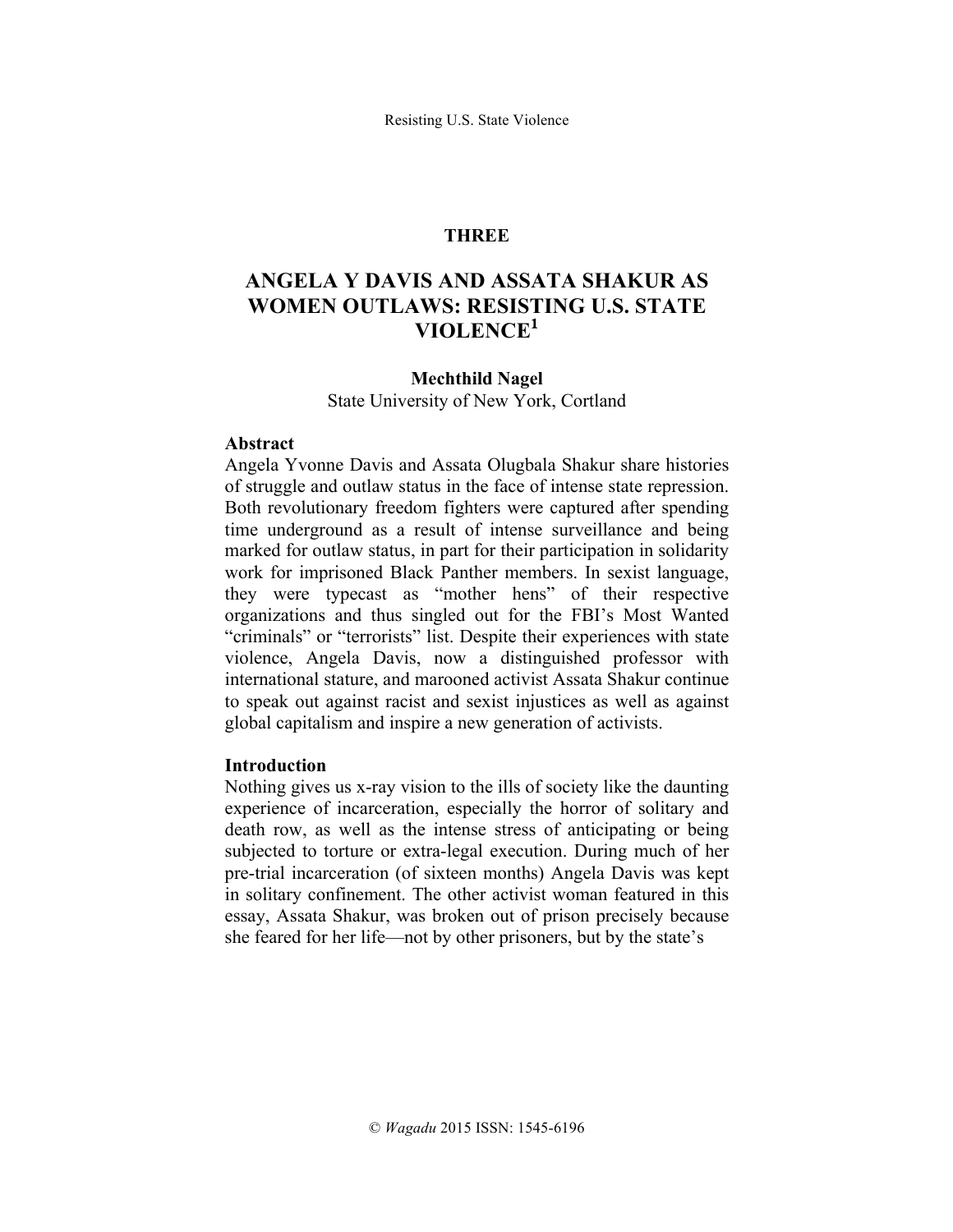agents. It would have been extremely difficult to receive justice after flawed trials that intended to show that she was guilty of murdering a white state trooper, even though there was no evidence that could corroborate such motive or deed. In fact, the post-Ferguson photo montages and demonstrations with protestors' hands raised symbolically and shouts of "hands up, don't shoot" could have easily been used as rallying cry to demand Shakur's acquittal. In all likelihood, she had her hands raised while being shot into her right hand, making it impossible for her to hold a gun, let alone to shoot what was not meant to be. At the height of a secret and illegal government program COINTELPRO, which the FBI mounted to destroy the Black Panther Party (with which both Davis and Shakur worked) and all other organizations which protested state terror and imperialist warfare, Shakur was found guilty by a white jury not of her peers (Shakur, 1987).

Prisons have always served the role of social control (Kurshan, 1996), but they are also tremendous sites of cultural, social and political activity, namely as diasporic sites (Nagel, 2008). Nobody has more acutely theorized about the function of imprisonment than political prisoners, thus they find themselves singled out for acute repression and women are equally targeted. Part of it may be the authorities' fear of such prison intellectuals' savvy critique of hegemonic ideologies and uncanny ability to see through the level of disinformation by elite corporate media. This ability often is borne inside the dungeon. For my purposes here, political prisoners include people convicted due to their resistance to repressive state policies and politics and those who become politicized while facing detention and/or long prison sentences. Many political prisoners such as Assata Shakur and Angela Davis have engaged in prisoners support work *before* they were incarcerated themselves. For opposing the state, they face further reprisals by the prison authorities. For instance, if a prisoner complaints "we are treated like slaves!" within earshot of guards, she may get time in the "hole"—weeks in solitary confinement, as if she had committed the act to call for a slave insurrection. Ironically, the complainant is simply stating the obvious: The U.S.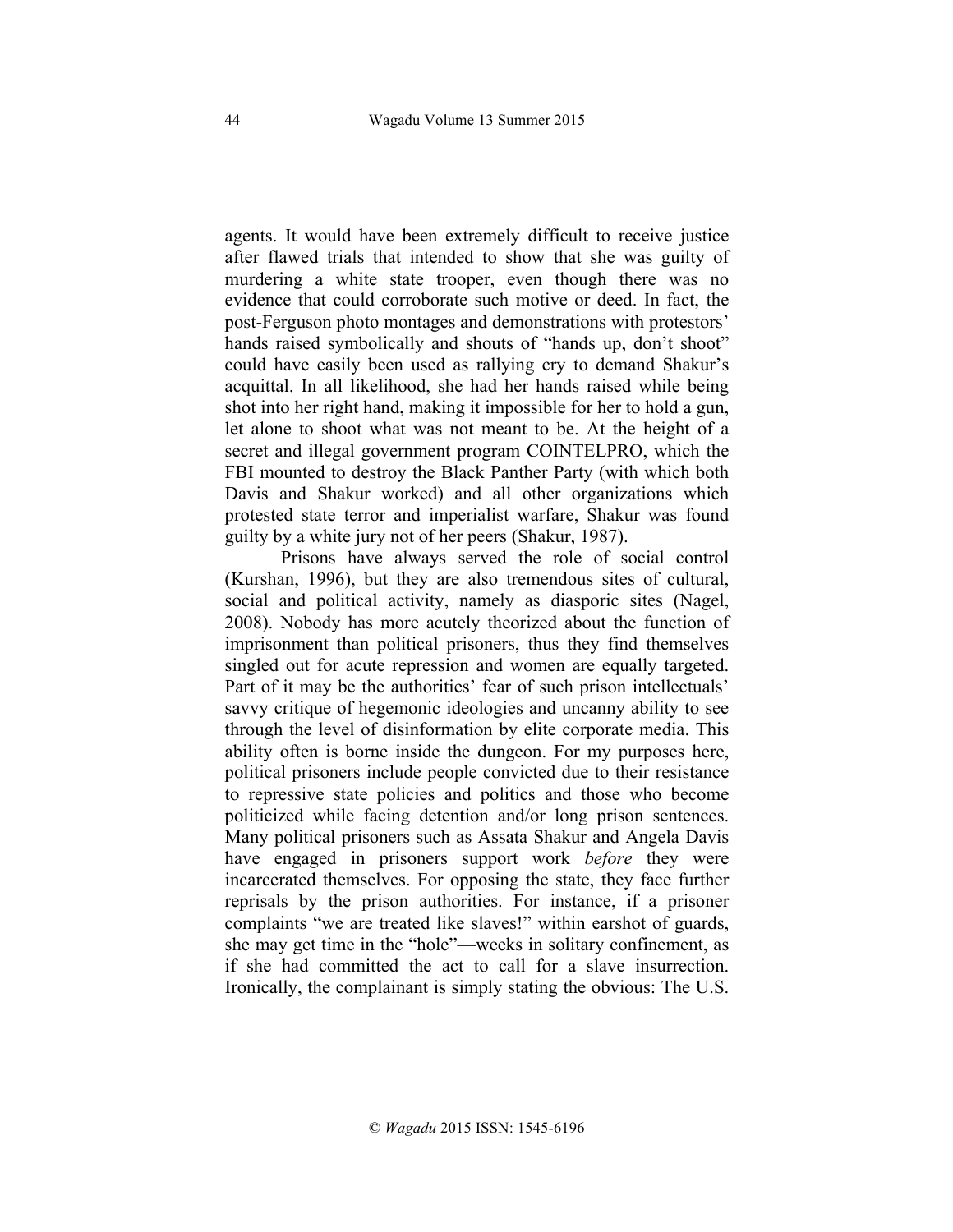Thirteenth Amendment to the Constitution, which putatively abolished slavery, describes prisoners as legal slaves. Therefore, they do not enjoy freedom of speech or freedom to assemble peacefully within a total institution. However, the US government denies confining people for political convictions and that all socalled political prisoners are duly convicted of a (terrorist) crime. Yet, the US government's claim is hardly credible, in particular in light of CIA run prisons, which defied even U.S. Supreme Court rulings, notably Abu Ghraib in Iraq and Guantánamo Bay, Cuba. In addition, the state routinely disappears prisoners who are not a security threat into supermax prisons, which contribute to (mental) health abuse and premature death (Amnesty International, 2014).

Much mainstream reporting or prison literature ignores the gendered nature of prisons (and ignores writings by revolutionary prison intellectuals altogether). For instance, the mass media did not focus on Iraqi women prisoners who had also been sexually abused, raped, humiliated and even disappeared, as the human rights groups International Women Count Network, Black Women's Rape Action Project, and Women against Rape have charged (Groves, 2004). Such "disappearance" of women is disturbing, especially in light of the dramatic media display of U.S. personnel's torture against Iraqi male detainees. Women and feminist prisoners' rights activists the world over report that women's imprisonment is always considered an afterthought (cf. Nagel, 2013). Some of it has to do with the demographics, since most countries' incarceration rate of women hovers around six percent, whereas in the U.S. manages it is nine percent of a total population of 2.3 million prisoners. However, as Angela Davis (2003) has reminded us, the rate of women, especially Black women, has increased in the U.S., Canada and other countries around the world due to the global war on drugs.

This article foregrounds two revolutionary women's autobiographies and highlight their importance as neo-slave narratives. Their analysis is not reducible to a liberal human rights critique of appalling prison conditions, since they also give us a conceptual framework to understand prisoners' resistance to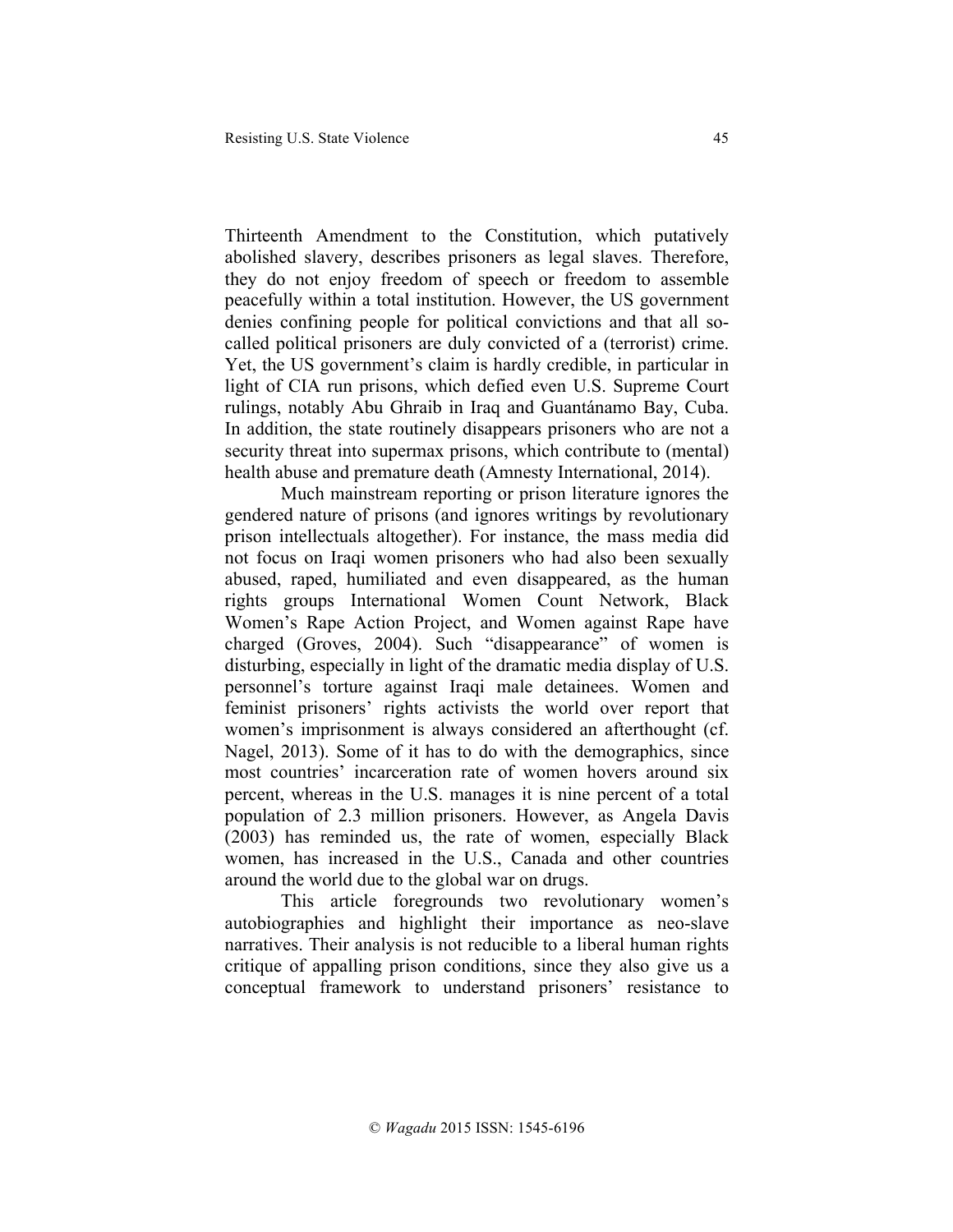repression akin to enslaved people's insurrections within the U.S. historical context. Angela Y Davis and Assata Shakur, two iconic Black women and former imprisoned intellectuals, specifically address the racialized and gendered carceral aspects of capitalist "justice." Both evaded capture by the state for some time in the 1970s, and, in the case of Shakur, she continues to be marooned in Cuba, which does not have an extradition agreement with the United States. How is it that both these women, passionate in their pursuit for social justice for oppressed peoples became political outlaws? Having experienced criminal injustice, their analyses, written in the tradition of neo-slavery narratives, are able to give us important insights about a) the function of the penal system and its policing/enforcement mechanisms within a capitalist system; b) the paradox of utilizing legal procedures; and c) the importance of political organizing and of envisioning abolitionist alternatives to challenge state sponsored criminal injustice.

I want to highlight Davis and Shakur's biographies to make light of their radicalization and anti-racist activism within the Black Power movements in the 1960s and 70s (and beyond), which engendered their reputation as "outlaws." However, their activism in the Black Panther and Black Liberation Army was short-lived, critiquing the organizations for hierarchical, male-dominant posturing, as much as they were also aware of governmental infiltration (before the FBI's nefarious scheme was made public). They both wrote their autoethnographic books within a decade after their imprisonment and trials at a relatively young age. Both women have been at one point on the FBI's Most Wanted list; in Shakur's case, she made the Most Wanted Terrorist list, which even notes that she is the first woman on that list (http://www.fbi.gov/wanted/wanted\_terrorists).

It is also noteworthy to point that that it is rare for female political prisoners to publish their experiences (cf. Dearey, 2010, p. 97). By contrast, everybody is familiar with Nelson Rohlihlahla Mandela, "prisoner number one" turned statesman, and his book *Long Road to Freedom* (1995) turned into a Hollywood movie, his wife Winnie Madikizela-Mandela's writing is forgotten. The title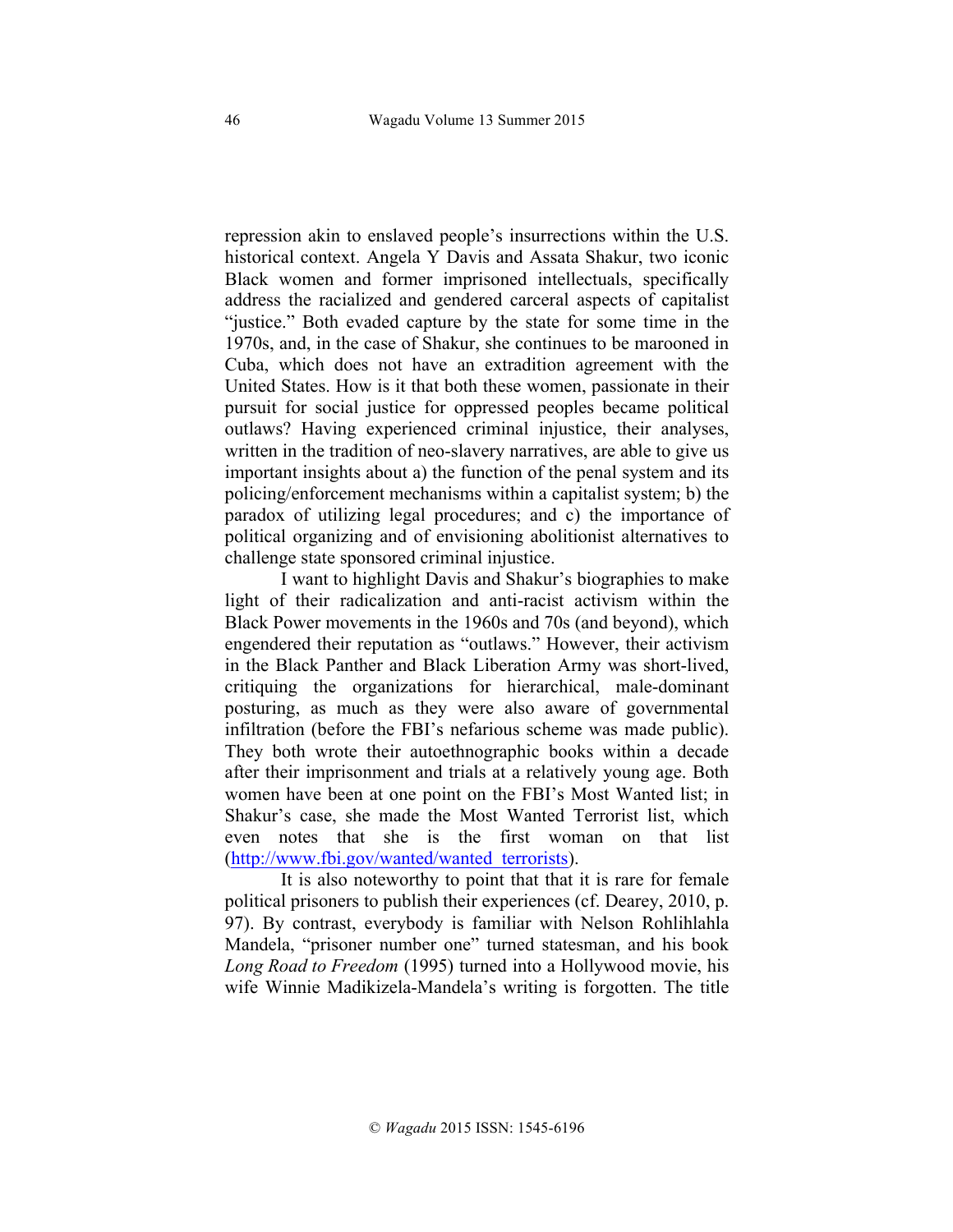of her book *Part of my Soul Went with Him* (1985) already focuses on the relationship and her fierce loyalty to her imprisoned husband, rather than alluding to her own struggle and resistance against apartheid. Winnie Mandela experienced repeatedly imprisonment and house arrest and bore the extra pressure of caring for their children. In the U.S., students read Dr. King's celebrated "Letter from Birmingham Jail" or his "I have a Dream" speech, but it is doubtful that they would be treated to Professor Davis's provocative essay "From the prison of Slavery to the Slavery of Prisons" (in James, 1998). One reason is the officially sanctioned ideology that with the end of Jim Crow all vestiges of chattel slavery have been extinguished from the legal canon: prisons houses only those who are duly convicted of a crime, and students receive no explanation what the exception clause means embedded in the  $13<sup>th</sup>$  Amendment to the U.S. constitution: prisoners are deemed slaves (of the state). These main-streamed students probably will not view Cuban filmmaker Gloria Rolanda's (1997) moving film *Eyes of the Rainbow* about Cuban resident-inexile Ms. Shakur—of course, it does not help that the film is no longer commercially available; nor will students know of her radio address (1973) "To my people" while she was imprisoned. In her appeal, she explains the continuation of systemic racism even while racism seems forbidden *de jure*. In other words, neither Davis nor Shakur present a vision of the following optimism: Racism will disappear if a policy of colorblindness is pursued. Their work resists the selective re-reading of a prophetic "Dream" speech: Dr. King, of course, talked about the need of reparations, of economic justice for Black people; none of that makes its way into political stump speeches today. Instead, the opportunistic focus is on the utopia of postracial unity among Black and white children, which is a palatable vision in a white supremacist polity.

Both Davis and Shakur's writings represent unique *neo*slave narratives. They are written as provocation: to defy a white supremacist, triumphalist pedagogy of American history, which simply teaches that slavery is relegated to the past. As Joy James (2005) argues Black radical intellectuals' analyses differ from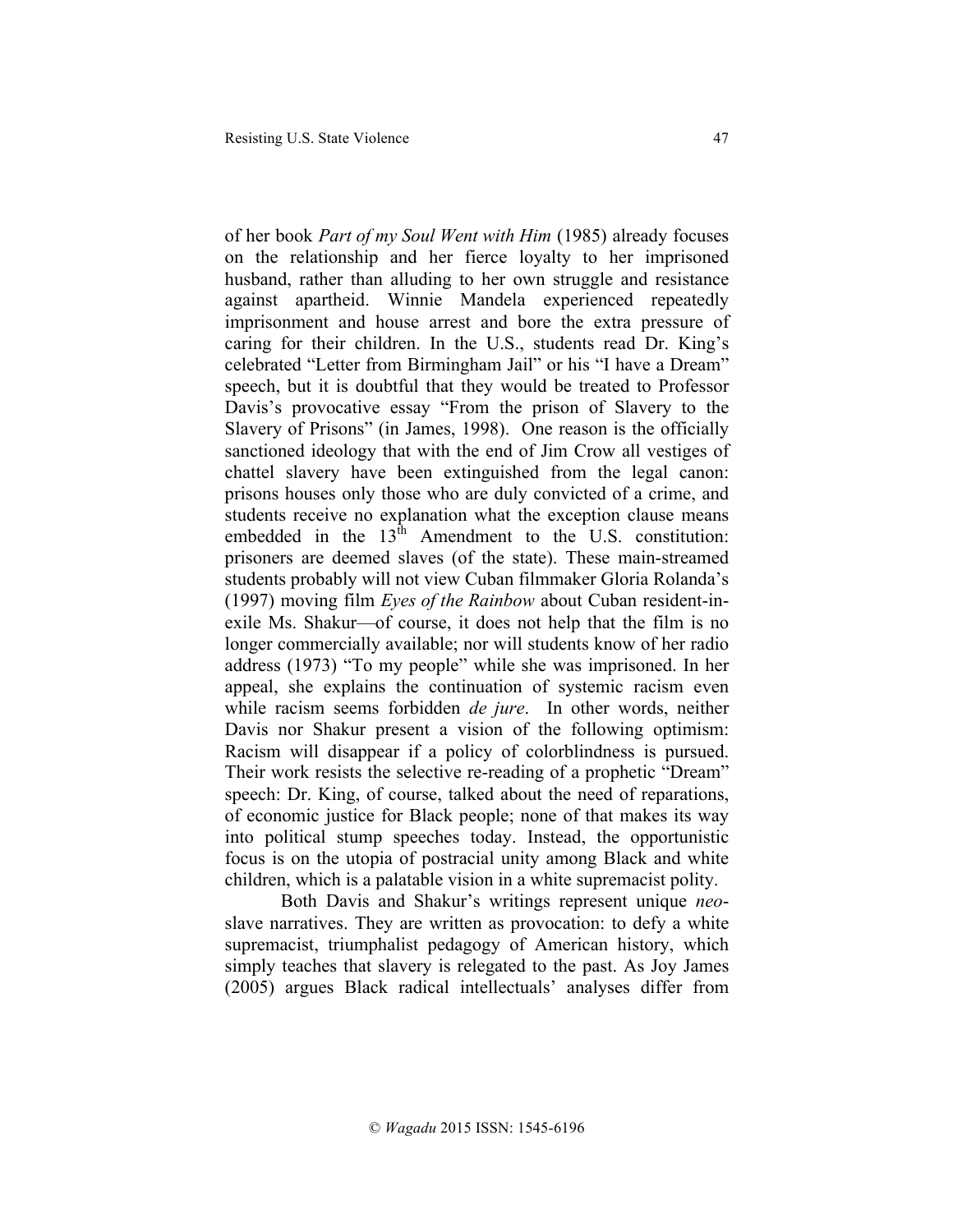liberal perspectives by focusing on abolitionism rather than on reform of the prison system. Theirs is a clarion call to acknowledge the continuation of chattel slavery within the capitalist, carceral structure of the prison (and "free" society) in the United States of the  $20<sup>th</sup>$  Century. I argue that prison critics, especially white critics, collapse all Black women's writings into one ideological perspective, as if there were no theoretical and programmatic difference between Michelle Alexander's bestseller *The New Jim Crow* (2010), which presents a liberal view on "mass incarceration," and Angela Davis's *Abolition Democracy* (2005), which by contrast seeks to abolish "the prison industrial complex." However, Davis and Shakur's writings tend to be obscure because they challenge the state's legitimation as "penal democracy" (cf. James, 2007). In Shakur's case, the threat is even greater, since she continues to be depicted as a "cop killer" (sic), and the Fraternal Order of Police succeeded in getting her framed as a domestic terrorist.

In the following, I present biographical sketches of Davis and Shakur to show that these Black women political prisoners aptly theorize the paradox of using the law for revolutionary struggle against white supremacy, patriarchy and capitalism. Their political engagement in service to others presents a clue how they defy a description of heroic iconization (*pace* James, 1999). Instead, Davis aptly puts their agenda of collective transformation in the following way:

> Social meanings are always socially constructed, but we cannot leave it up to the state to produce these meanings, because we are always encouraged to conceptualize change only as it affects individuals. There is a dangerous individualism that is not unrelated to the possessive individualism of capitalism. And it is bound to transform these collective victories we win. If we imagine these victories as community victories and they are transformed into individual victories, then what happens is that we seek heroic examples, we seek individuals. There is a whole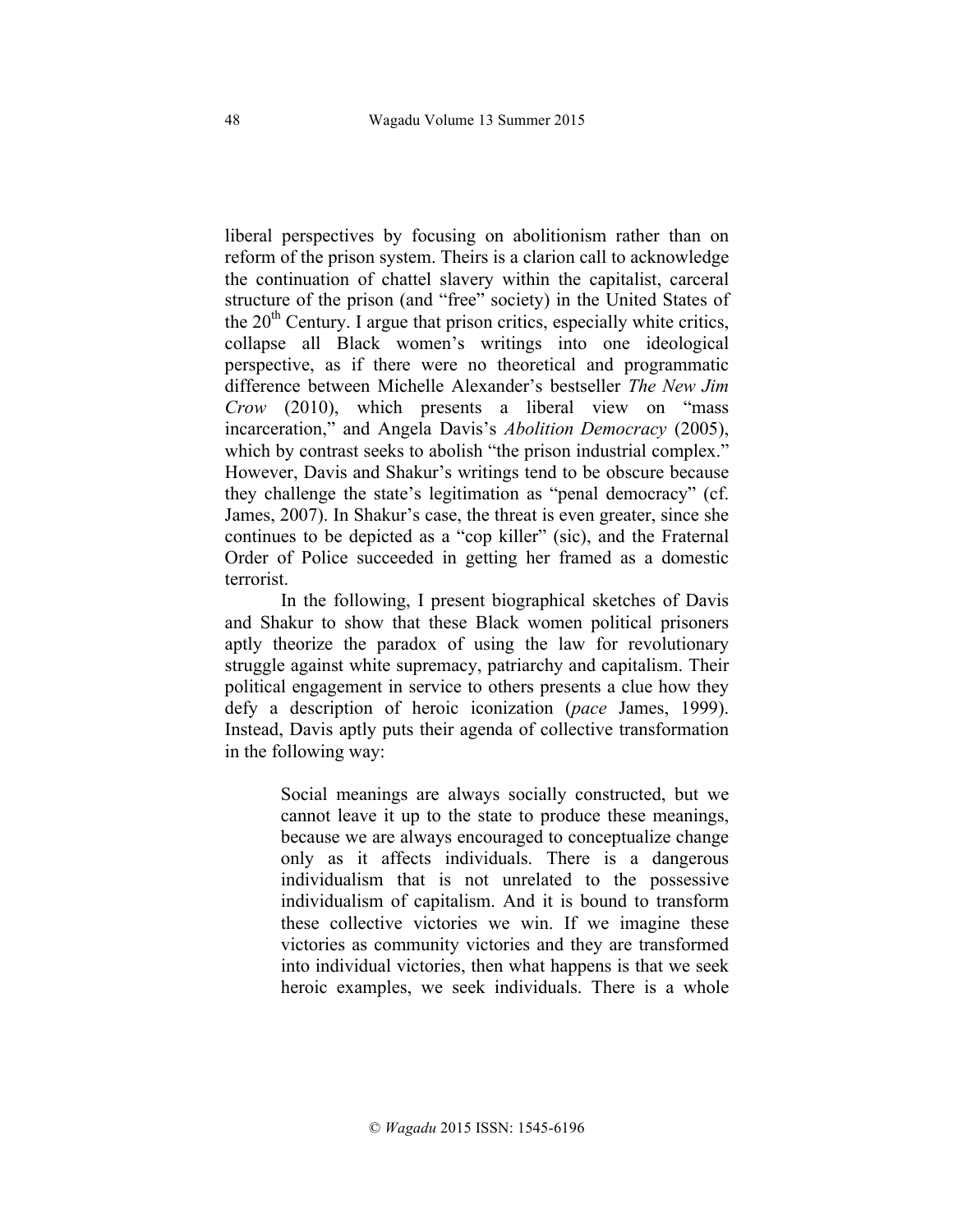array of people like [Alberto] Gonzales, [Clarence] Thomas, and [Condoleezza] Rice. And then what happens is that we forget about the structural changes that were actually intended by those struggles. (Davis, 2012, p. 132)

I will briefly mention a comparison of an unlikely couple, namely of two Birmingham women who have made history: Angela Davis and Condoleezza Rice, before linking Davis's Southern with Shakur's North Eastern struggle against injustice.

## **Defying the Odds: Angela Yvonne Davis**

By all foreseeable measures, Prof. Angela Y Davis ought to have followed Condoleezza Rice's biographical trajectory rather than Assata Shakur's, namely by joining the ranks of the Talented Tenth (cf. James, 1997). Or, perhaps Rice should have followed Davis's revolutionary example. Both Davis (born 1944) and Rice (born 1954) grew up in the Jim Crow South, in a particularly violent city, Birmingham, Alabama, where Black homeowners were terrorized by the Klan. Birmingham became known as "Bombingham," and they were shaken by the news of their playmates (Rice) or friends of the family (Davis) being murdered in a church basement in 1963, while engaging in civil rights activism. Both of them had teachers as parents who instilled in them a passion to excel in education despite the intense challenges of a segregated, inferior public school, and as teenagers, they left the South permanently to study at private highschools. They learned to speak French fluently, and then later in life another language: Davis studied German in Frankfurt and Rice Russian in Moscow for their respective postgraduate education. In some ways, both have been decried as "outlaws"—and this is where the similarities end: Rice's parents shielded her from participating in the children's marches in Birmingham, while Davis's parents actively participated in anti-racist progressive struggles and had ties to Communist Party members (Maloney, 2014; James, 1998; Davis, 2011). Serving as state department official during the G.W. Bush administration, Rice was heavily criticized for condoning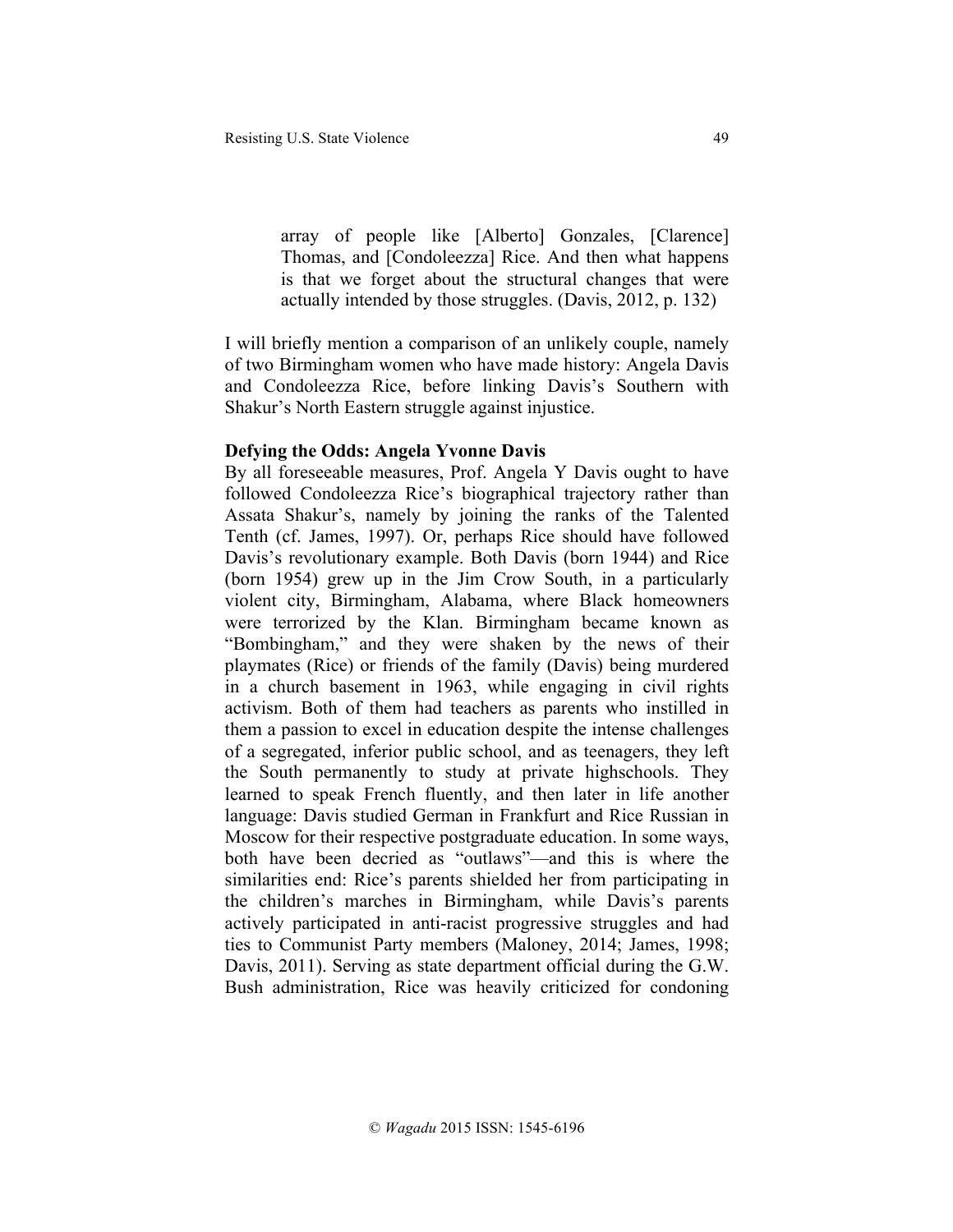water boarding of terrorist suspects; in other words, she is accused of participating in various aspects of state violence (including supporting the Iraq invasion in 2003), if not state-sponsored terrorism. However, Rice's reputation has not been diminished as she continues to be a member of the elite capitalist class (member of corporate boards and think tanks) and a professor at Stanford University (Maloney, 2014). Occasionally, she faces protests as university students protest her appearance as commencement speaker because they consider her a war criminal (Democracy Now!, 2014). So, ironically, for a person who benefited from racial uplift, sheltered education, Prof. Rice has now become a "persona non grata"—in fact, a moral outlaw due to students' moral outrage. By contrast, as a former political outlaw, Prof. Davis's intellectual star power could not be greater: her alma mater, Goethe University, Frankfurt, installed an Angela Y Davis Visiting Professorship for international Gender and Diversity Studies in 2013 (Cornelia Goethe Centrum, 2014).

Davis's outlaw status emerges in the following biographical account. Her experience as an activist (and ultimately, as "outlaw" activist) began at home receiving encouragement from her parents, as well as family friends, and her Quaker educators in New York city. They imparted upon her that it is ethically important to engage in solidarity work with those who were fighting for social justice and against state repression. Her mother Sally Davis was a key Southern organizer in the NAACP and providing support for the Scottsboro Boys who were decades in prison before being cleared of charges of rape (McDuffie, 2012). Angela Davis (2012) acknowledges her own support work for political prisoners as a pre-condition for becoming a political prisoner herself. This certainly was the case for many activists, including Assata Shakur (see below). Upon her return to the United States, Davis followed her Brandeis University mentor Herbert Marcuse to University of California at San Diego, to study the meaning of freedom (Kelley, 2012) and providing legal support for a court-marshaled Black Navy officer (James, 1998). After attaining her M.A. and beginning her doctoral studies at the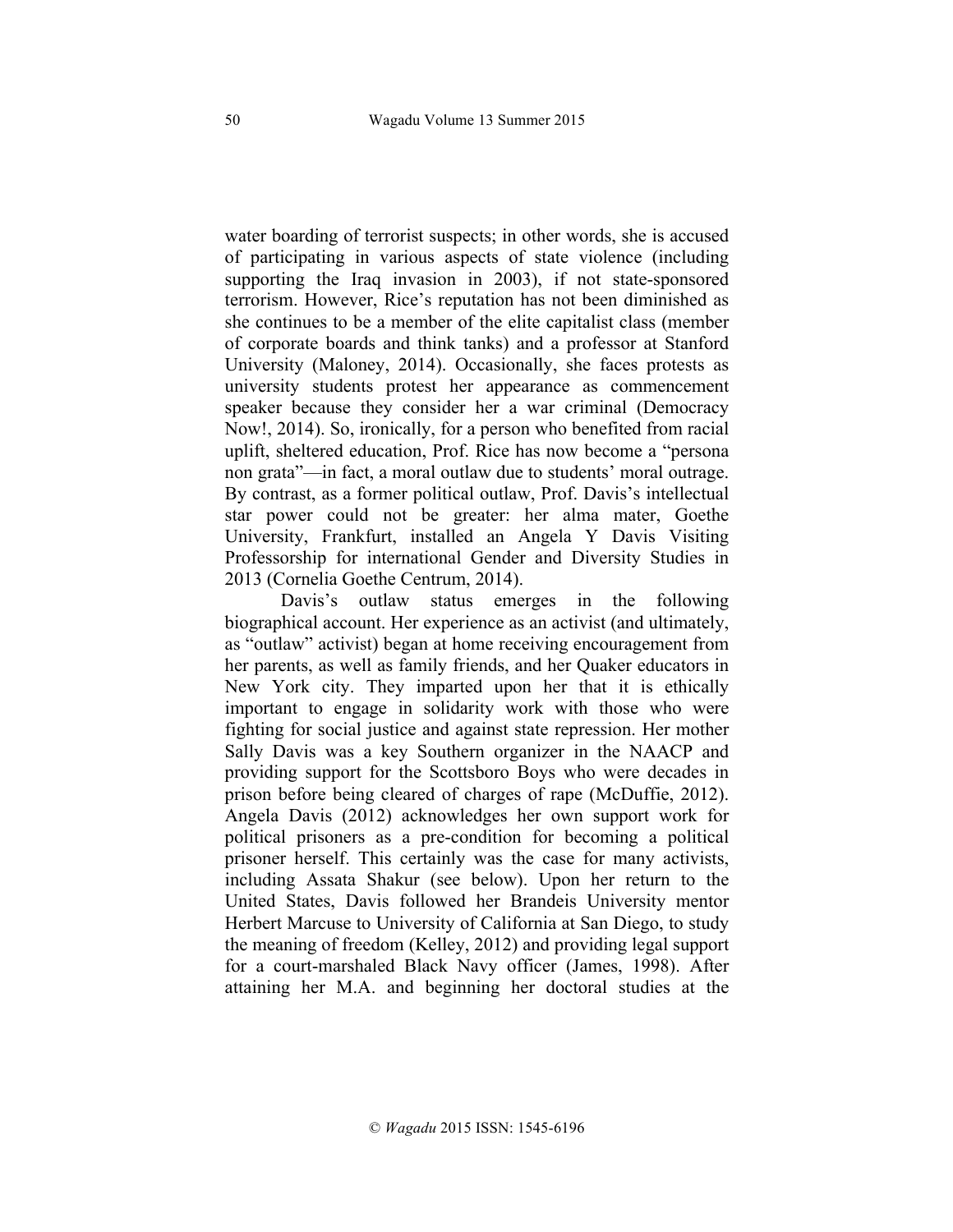University of California at San Diego, she immersed herself in solidarity work for political prisoners, which she continued as assistant professor of philosophy at the University of California at Los Angeles (UCLA). Davis had other job offers but accepted UCLA's offer, so that she could live in a Black community (Neumann, 2008); she had felt quite isolated during her studies in Southern France (Kaplan, 2012) and in Germany, which was one of the reasons why she didn't pursue her doctoral work with Theodor Adorno in Frankfurt. However, Davis voices surprise that she was the most experienced organizer when she arrived on UCLA's campus (Davis, 1974; Davis, 2012).

Davis found herself caught up in Cold War anti-Communist controversies by being publicly identified as a member of the Communist Party USA; in fact, she joint the Che-Lumumba Club, one of the few Black branches of the CP. (In the same year, she had also joined the Panthers, but that membership lasted for a mere two years.) She lost her assistant professor position, only to be reinstated after much public outcry and collegial support, an important lesson about the limits of abstract rights (freedom of speech or academic freedom) and the power of organized protest. Davis courageously defended her membership publicly; at the same time, she pointed out that this question regarding her membership was illegal. However, the victory was short-lived, since she refused to back down as a political activist, as other junior academics would have done. Davis became Los Angeles chair of the Soledad Brothers Defense Committee for Black prisoners at Soledad State Prison, accused of killing a white guard. This was the final straw as her activism was deemed unbecoming of a university professor (and certified her status as "outlaw"). UCLA fired activist scholar Davis in 1970 and drew censure from the American Association of University Professors (Neumann, 2008). Then-Governor Reagan infamously declared that she would never again be hired in the state university system (Kautzer et al., 2004). Due to her imprisonment, she was not able to complete her doctorate in philosophy, but Davis received an honorary doctorate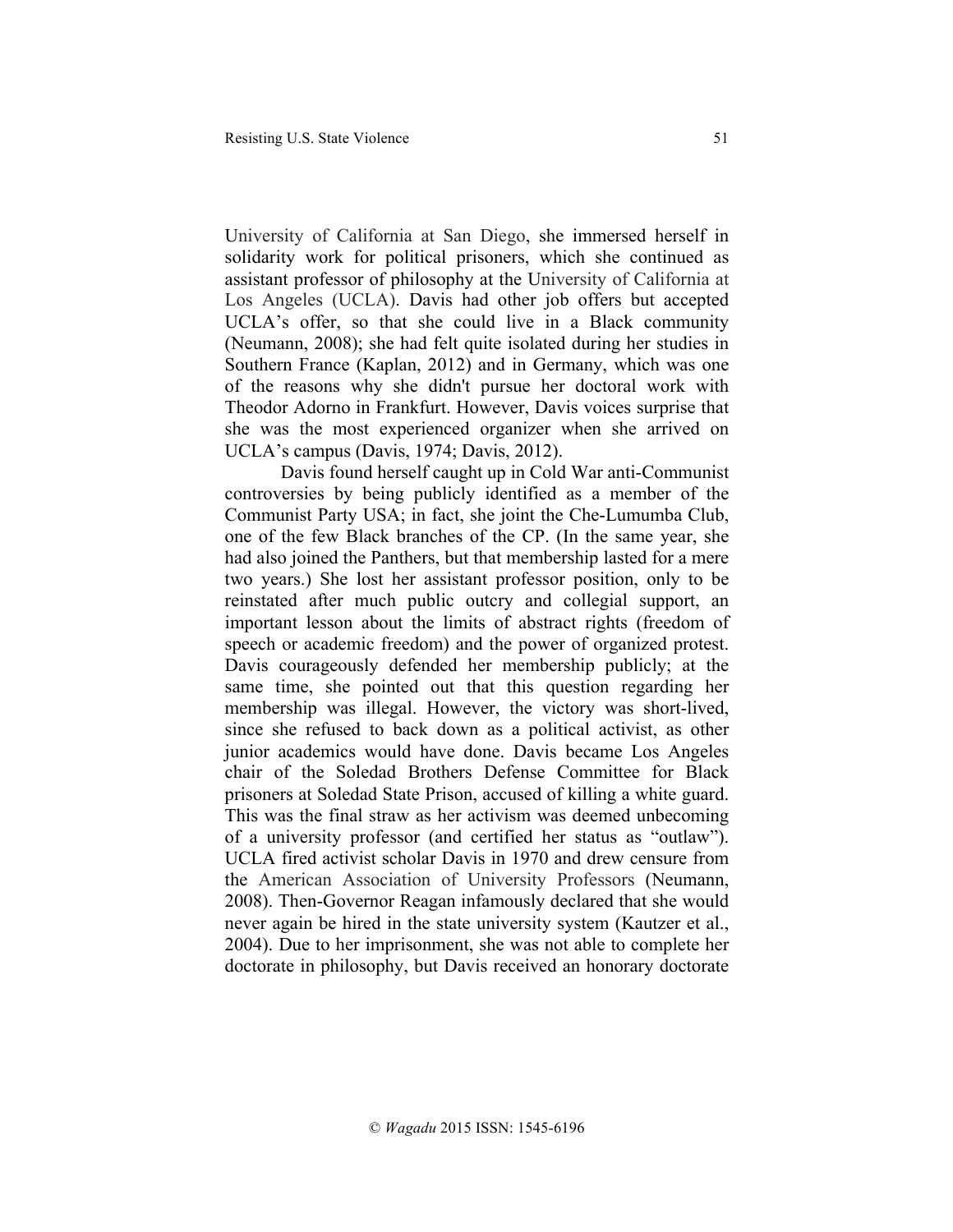in philosophy from the Karl Marx University, Leipzig (German Democratic Republic) in 1972 (Kaplan, 2012).

In 1991, after twenty years working as part time instructor, Davis was appointed a professor in the History of Consciousness Program at UC Santa Cruz and became presidential chair of African and Feminist Studies in 1994 (Feminist Studies, 2014). However, this professorship did not proceed without a fight: after all, Reagan's vow was remembered by the Board of Regents who raised severe objections to her professorship in the California system. Furthermore, when she opposed a state-wide antiaffirmative action policy, which in turn was championed by Regent Ward Connolly, he castigated her for her progressive stance and demonized her for her past: "your record as a revolutionary is not merely disturbing but it may impair your effectiveness as a member of the faculty of one of this nation's most highly respected academic institutions" (James, 1998, n.19, p. 22). Connelly's rhetoric unleashed a longstanding, acceptable tradition of redbaiting in light of Davis's affiliation with the Communist Party which included candidacy as Vice President in 1980 and 1984. In the 1990s, she broke with the Communist Party and joined with like minded reformists the Committees of Correspondence before accepting the full professor position. Clearly, Professor Davis is not a Black woman academic who has learned her civic lessons well, namely that it is more opportune to collude with state power (Rice's example) than to oppose it.

Davis's most important collision was in 1970, when she became the third woman (and first philosopher?) to appear on the FBI's Most Wanted List. She was charged with conspiracy, kidnapping, and homicide, due to her alleged participation in a prisoners' escape attempt from Marin County Hall of Justice. Allegedly, Jonathan Jackson, younger brother of prison inmate and *cause célèbre*, George Jackson, had taken the guns from Davis's home to use in the escape attempt. She evaded the police for two months before being captured in New York city, tried, and against the odds, acquitted of all charges eighteen months later. While being held in the Women's Detention Center in New York City,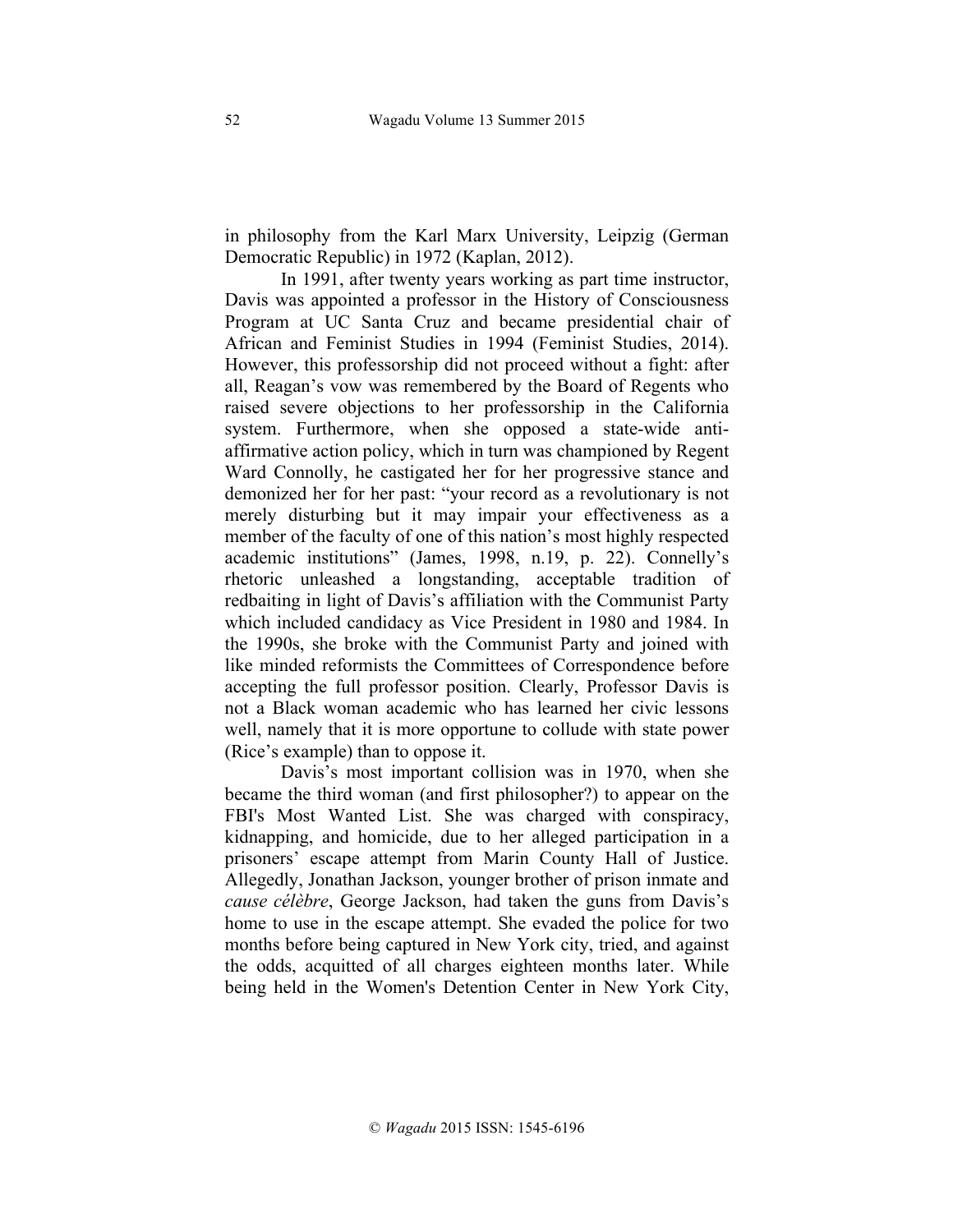Davis got on well with other inmates and with the help of her outside supporters was able to mobilize the prisoners, in particular, helping to initiate a bail program for indigent prisoners. Even as prisoner, Davis was an incessant organizer!

For much of her incarceration, Davis was segregated from the general population in deplorable conditions, but with the help of her excellent legal team she obtained a federal court order squashing that practice (Davis, 1988 [1974]). The administration's excuse was that prisoners might be hostile to her, but, as in Shakur's case, most of the other prisoners were friendly and supportive. The state tends to be punitive against political prisoners, and enormous resources have to be spent to mount a legal defense, over and above what is necessary for preparing for trial. In 1972, Angela Davis was exonerated on all charges by an all-white jury after a world wide campaign to "Free Angela," which also sparked a cultural forms of expression. Prior to her aquittal, several musicians including the Rolling Stones's song "Sweet Black Angel" brought awareness to her trial (Moussaoui, 2013). So, political organizing clearly increases in effectiveness (this is especially true in the age of social media) when moral outrage against injustice is buttressed through playful, symbolic interventions.

Davis, now distinguished professor emerita of UC Santa Cruz, continues to be active in political prisoners' campaigns, notably Mumia Abu-Jamal's, and in the prison abolitionist movement. Recently, writing about the legacy of Assata Shakur, she alerts us to the state's language of violence, labelling a revolutionary thinker as "terrorist":

> Four decades after the original campaign against her, the FBI decided to demonise her once more. Last year, on the 40th anniversary of the New Jersey turnpike shoot-out during which state trooper Werner Foerster was killed, Assata was ceremoniously added to the FBI's Ten Most Wanted Terrorist list. To many, this move by the FBI was bizarre and incomprehensible, leading to the obvious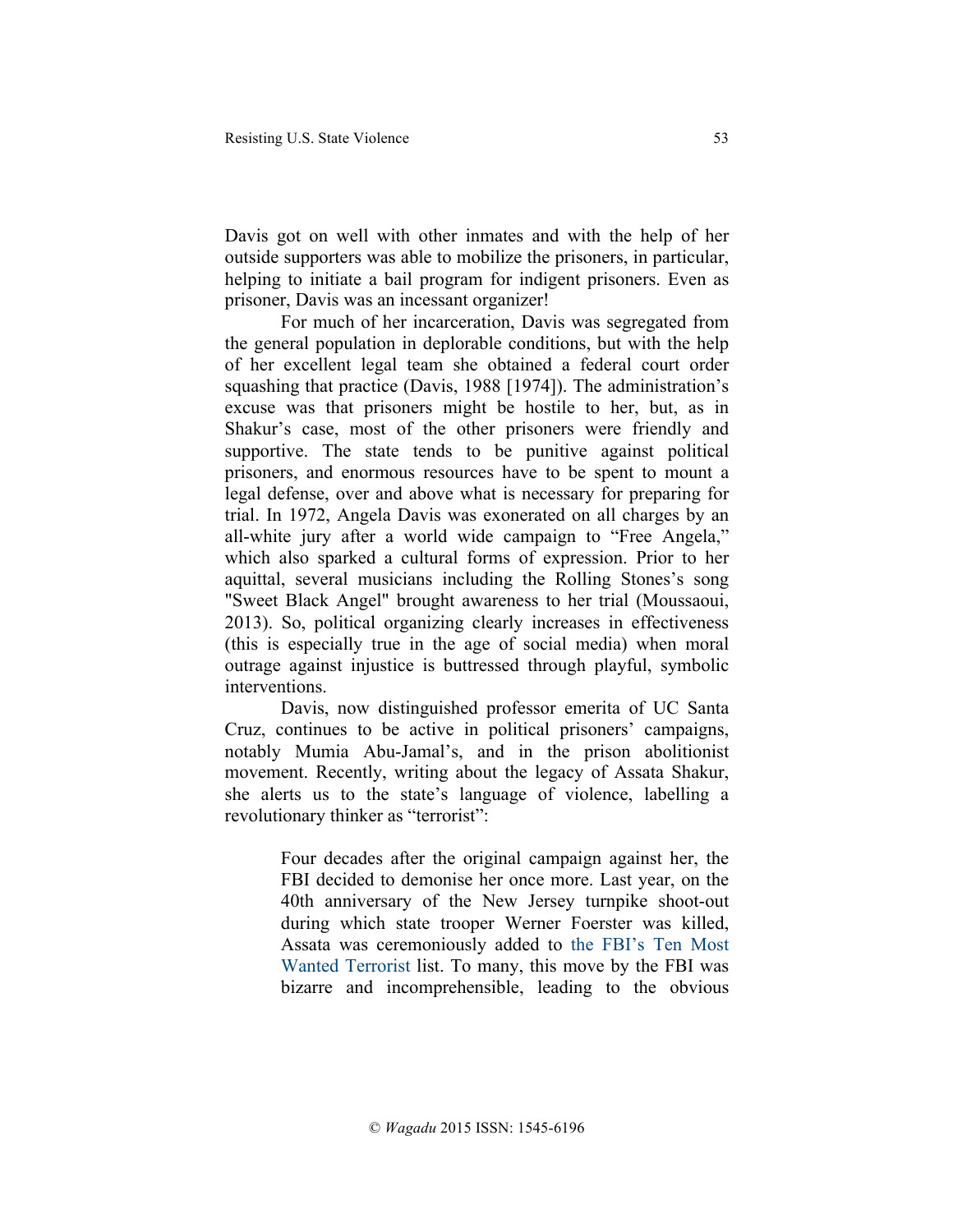question: what interest would the FBI have in designating a 66-year-old black woman, who has lived quietly in Cuba for the last three and a half decades, as one of the most dangerous terrorists in the world – sharing space on the list with individuals whose alleged actions have provoked military assaults on Iraq, Afghanistan and Syria? (Davis, 10/1/14)

As activist and participating in her own legal defense team as well as countless others, Davis is of course mindful about the power of the state to *invent* punitive procedures to castigate undesirable members, especially revolutionaries. The offshore prison Guantánomo Bay, an area illegally seized from Cuba, which cages Prisoners of War as "enemy combattants" (including teenagers) is a dramatic case in point.

Davis answers the question why Shakur's struggle is important to us today:

> The global response to the police killing of a black teenager in a small midwestern town suggests a growing consciousness regarding the persistence of US racism at a time when it is supposed to be on the decline. Assata's legacy represents a mandate to broaden and deepen antiracist struggles. In her autobiography published this year, evoking the black radical tradition of struggle, she asks us to "Carry it on. / Pass it down to the children. /Pass it down. Carry it on … / To Freedom!" (Ibid., 2014)

With prescient foresight, Davis writes about Shakur's importance to the freedom struggle only a few months before the official détente and renewed diplomatic relations between Cuba and the U.S. Shakur's autobiography was republished in 2014 along with Angela Davis's foreword. Independent publishing houses such as Africa World Press find themselves targeted, first by the fraternal order of police, who wages its PR war against those who it blames for killing police officers (e.g., Abu-Jamal and Shakur), secondly,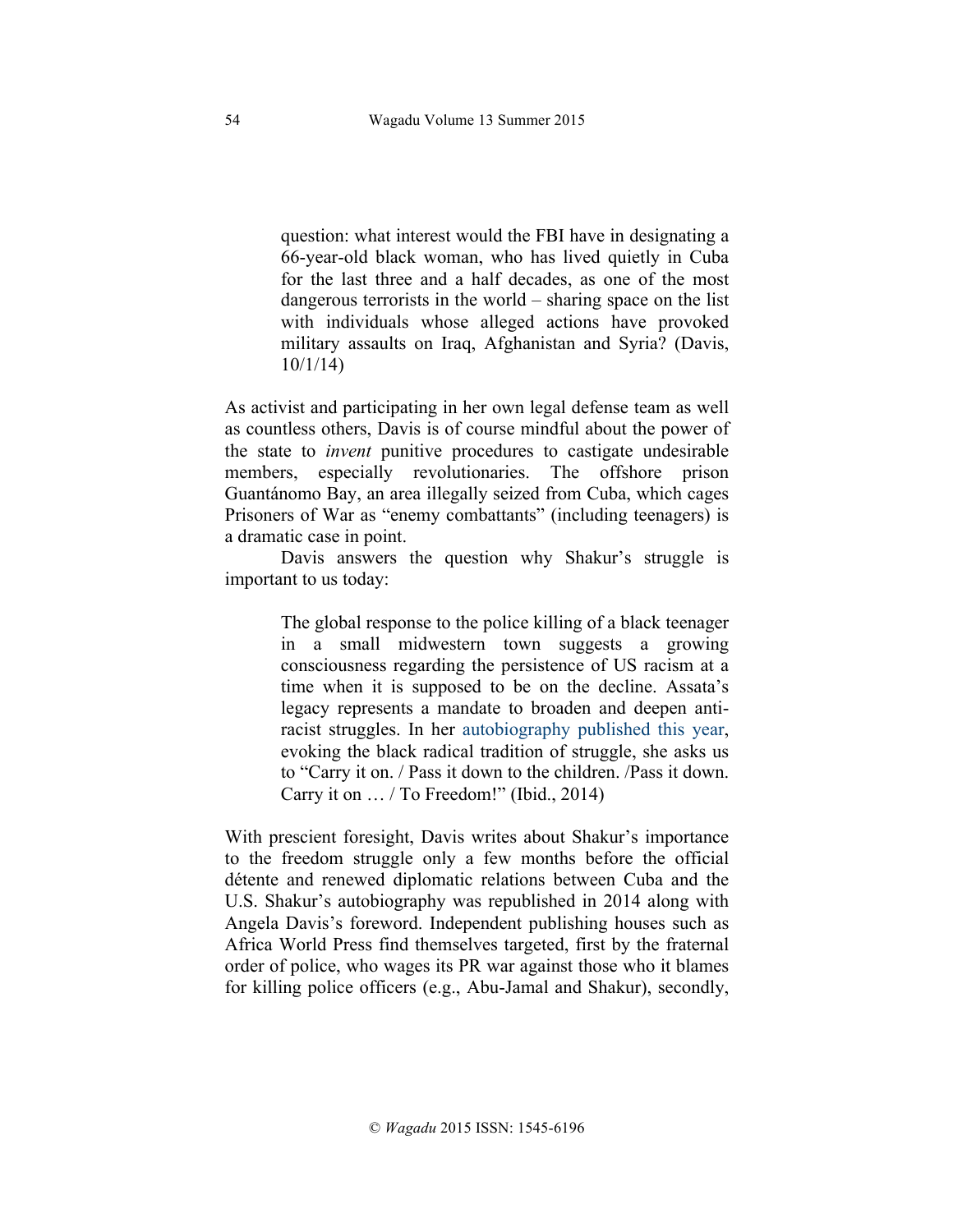by the IRS following up with expensive audits, because these presses dare to publish voices which break the silence about state and corporate violence.

#### **Struggling for Liberation: Assata Olugbala Shakur**

Born in 1947 in New York, Assata Shakur became an activist while attending Borough of Manhattan Community College in the mid-1960s. She credits African students for her political education and upon graduation, like Davis, she joined the Black Panther Party, which she quit over ideological differences, and joined instead the Black Liberation Army, an underground military organization.

Growing up in Jamaica, Queens, and also living in the Jim Crow South with relatives for a brief time, Shakur shares in part Angela Davis's lived experience but not her politics of location in their respective coming of age. In her autobiography, Shakur describes her highschool experience as fairly uneventful, but at the age of 17, she had enough of schooling and dropped out. She also moved out of her mother's home, went to evening school, while supporting herself with minimum wage jobs that were deeply alienating. The 1960s were volatile—for white people—as Black people rose up and destroyed private property. Shakur ponders how to respond to probing white coworkers' questions why Black people burn their cities. It is worth noting her response (and she knew she would become an outlaw instantly—and fired eventually), because it helps us to reflect on the meaning of Black people's voicing moral outrage at police brutality in the cities of Ferguson and Baltimore in 2014 and 2015: "'What do you mean, they're burning down their houses? They don't own those houses. They don't own those stores. I'm glad they burned down those stores because those stores were robbing them in the first place!' They stood with their mouths open" (Shakur, 1987, p. 150). Eventually Shakur met African students who attended Columbia University and got the political education of her life-time. They quizzed her on the Vietnam War, and Shakur shows unabashedly her ignorance on global political-economic affairs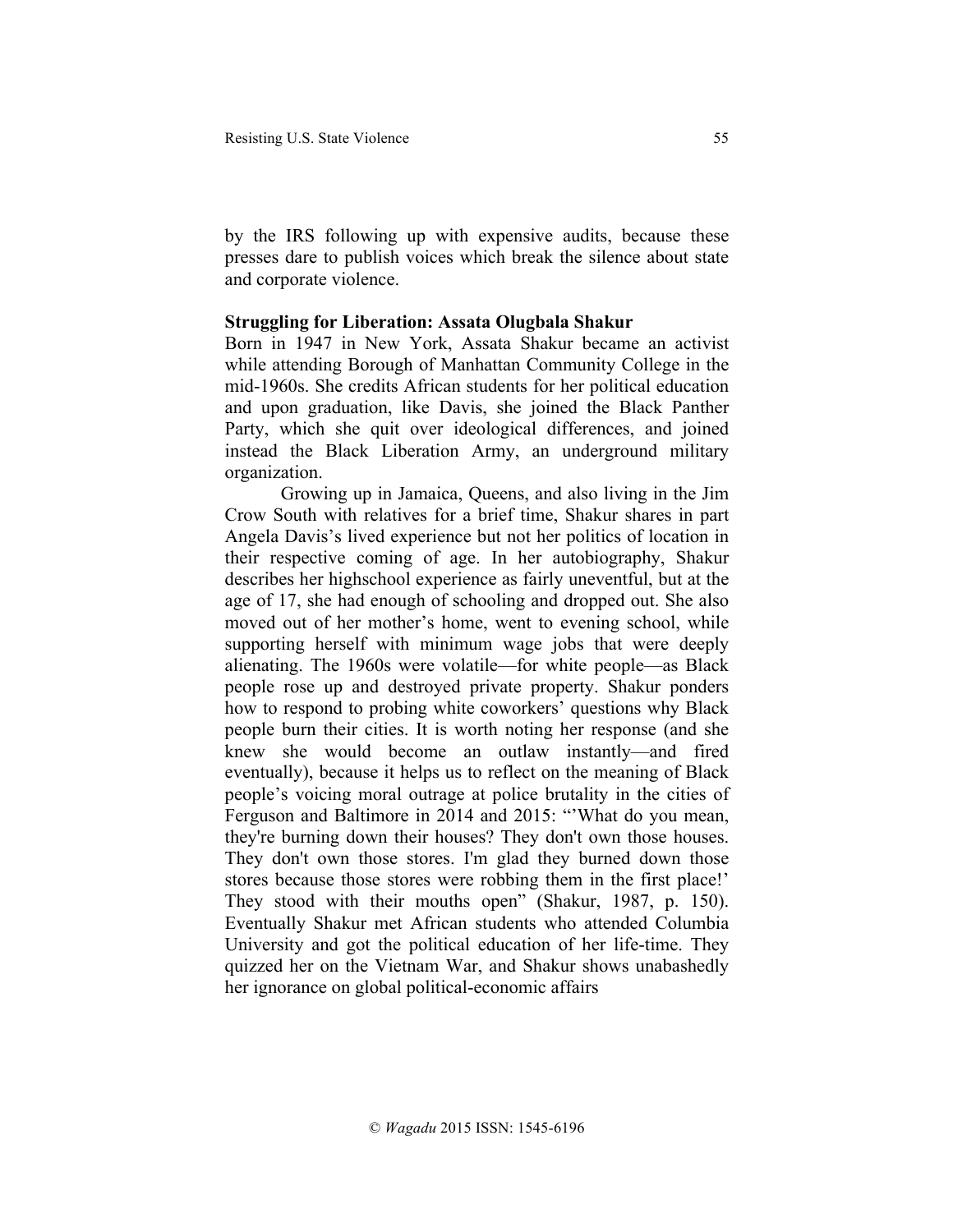One day, Vietnam came up. It was around 1964 and the movement against the war had not yet blown up in full force. Someone asked me what i thought. I didn't have the faintest idea. Back then, the only thing i read in the papers was the headlines, crime stories, comics, or the horoscope. I said, "It's all right, I guess." All of a sudden there was complete silence. "Would you mind explaining, sister, what you mean by 'it's all right, i guess' ?" The brother's voice was mocking. I said something like "You know, the war we're fighting over there, you know, for democracy." It was clear, from the expressions around me, that i had said the wrong thing. The brother i had come with looked like he wanted to crawl under the floor. "Who's fighting for democracy?" somebody asked. (Shakur, 1987, p. 150)

The African students proceeded to patiently re-educate her on communism, imperialism, ideology and Black Consciousness. Her Afrocentric, radical perspective (including changing her name to Assata Shakur) gains ground while attending community colleges in New York City (Ozemebhoya, 2014). In the following she gives a retrospective on her political life and a glimpse into what kind of struggle she is committed to:

> My name is Assata ("she who struggles") Shakur ("the thankful one"), and I am a 20th century escaped slave. Because of government persecution, I was left with no other choice than to flee from the political repression, racism and violence that dominate the US government's policy towards people of color. I am an ex political prisoner, and I have been living in exile in Cuba since 1984. I have been a political activist most of my life, and although the U.S. government has done everything in its power to criminalize me, I am not a criminal, nor have I ever been one. In the 1960s, I participated in various struggles: the black liberation movement, the student rights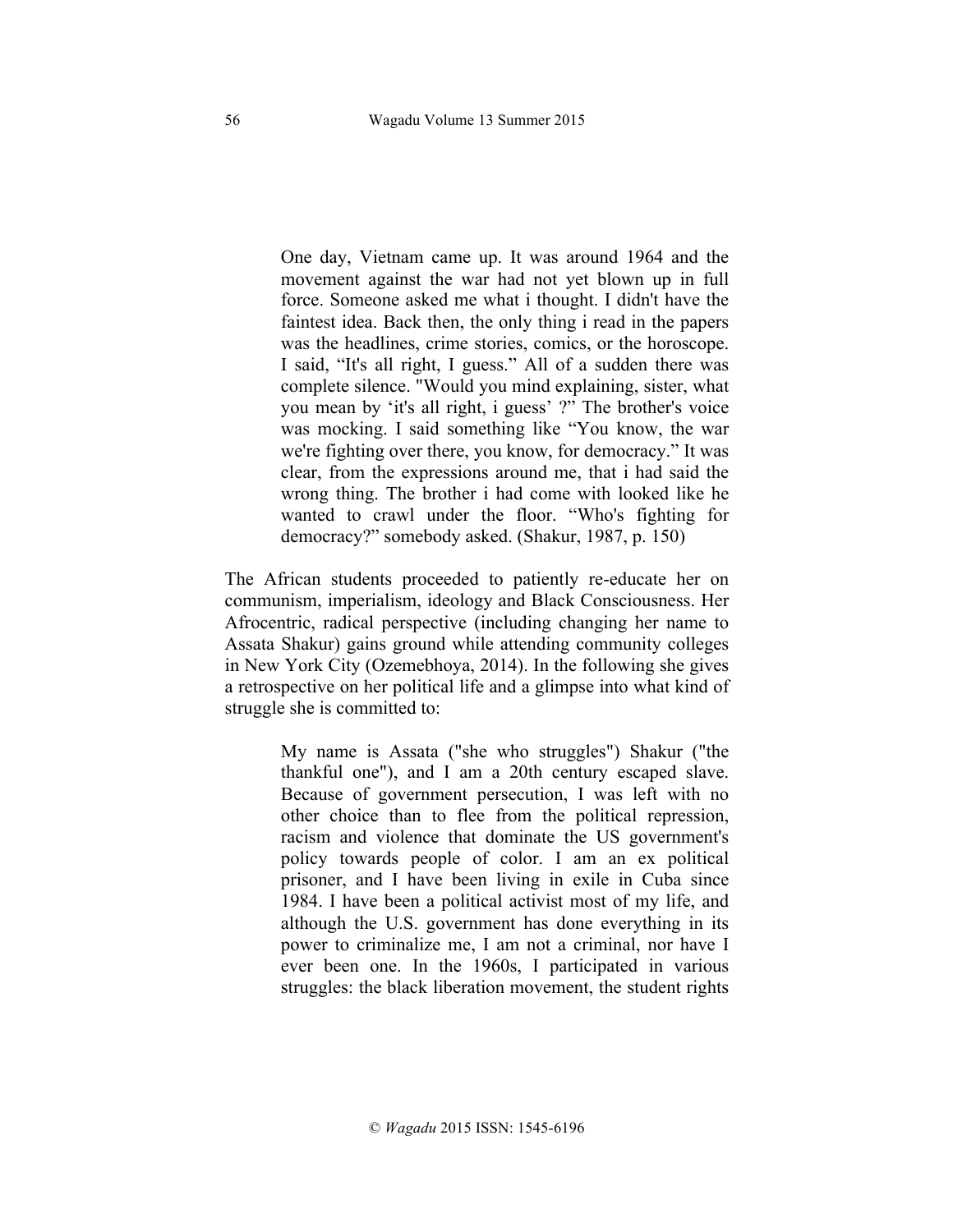movement, and the movement to end the war in Vietnam. I joined the Black Panther Party. By 1969 the Black Panther Party had become the number one organization targeted by the FBI's COINTELPRO program. Because the Black Panther Party demanded the total liberation of black people, J. Edgar Hoover called it "greatest threat to the internal security of the country" and vowed to destroy it and its leaders and activists. (Shakur, 2010)

Setting the record straight, Shakur authored a history of the Panthers along with fellow political prisoners and former Panthers Dhoruba Bin Wahad (exonerated in 1990) and Mumia Abu-Jamal, whose death sentence was eventually turned into life imprisonment after he already had spent over twenty years on death row (Wahad, Shakur, & Abu-Jamal, 1993).

During her underground existence, Shakur was apprehended in a shootout on the New Jersey turnpike in 1973, where she was seriously injured while raising her hands; her account of the shooting invites parallels to the symbolic resistance of police impunity: "Hands Up Don't Shoot" was born in Ferguson, MO, in August 2014, after an unarmed Black teenager was executed by a white police officer. In Shakur's case, she survived the shooting only to be further tortured by state troopers stationed in the hospital for over a week, while trying to recover from her bullet wounds (Ozemebhoya, 2014).

Despite medical evidence that she could not have fired a shot given her wounds from police fire, Shakur was convicted by an all white jury in a trial marked by gross legal violations (also known as kangaroo court). Prior to that "legal" conviction, she had been acquitted of bank robbery charges stemming from other trials. During much of her pre-trial phase, she was held in *men's* maximum-security prisons, in violation of U.N. rules on the treatment of prisoners. She spent two of the six years in prison in solitary confinement. Shakur was broken out of prison in 1979 and now lives in exile in Cuba where she received political asylum in 1984 (Shakur, 1987). That the state has not forgotten this resistant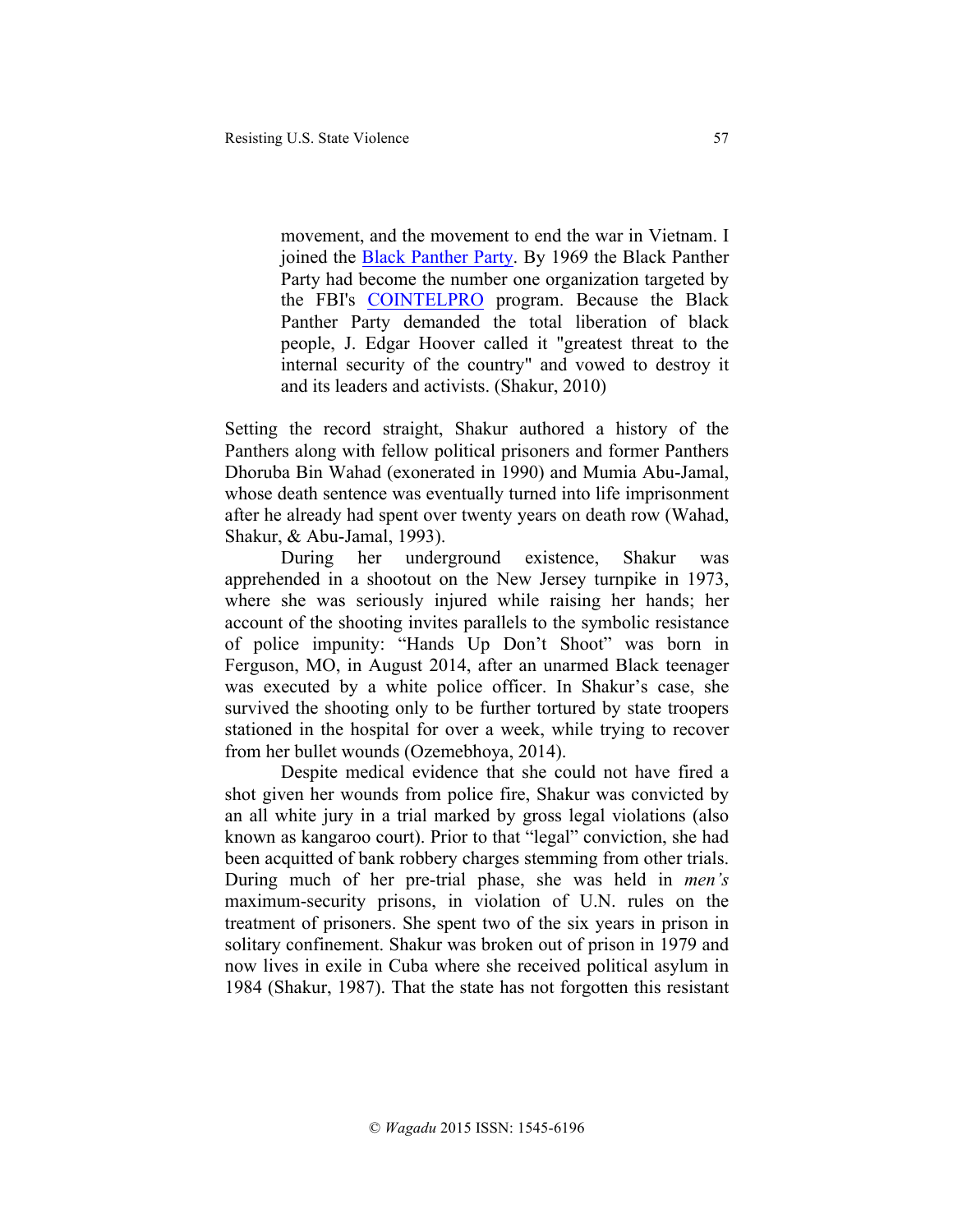fugitive slave was made clear in former governor of New Jersey's call for a bounty on her head, dead or alive. But Cuba has not complied in extraditing her and as of this writing (2015) refuses to do so. On May 2, 2005, her name was added to the FBI's Domestic Terrorist List with a one million Dollar reward for assistance in her capture. It was recently doubled, and there are media speculations that Cubans might try to capture her, since the U.S. government has agreed to begin to normalize relations between the two countries in December 2014.

> How did Shakur become a woman considered so dangerous by the US government that her name is ranked alongside members of Hezbollah? There is a \$2m reward for information on her, unprecedented for an American citizen who maintains her innocence and has become a hip-hop cause célèbre, cited in songs by everyone from Public Enemy (Rebel Without A Pause) to Common (A Song for Assata). Undoubtedly, her relationship to Tupac – she was his step-aunt and godmother – has played a role. But it is only a small part of a story tangled in a series of criminal charges – which were variously dismissed, acquitted, or ruled mistrial – of violence, prison time, escape and political asylum in Cuba. (Adewunmwi, 2014)

Clearly, Shakur's autobiography is not fit to be taught in highschool history classes. Her spelling of the United States as "amerikkka" cannot be interpreted in any revisionist or accommodationist manner, and the book would be subject to censorship by school boards. Her story cannot be read in the conventional way of Black advancement or Black uplift or bootstrap ideology. Furthermore, the author, still depicted as an enemy of the state, has veritable outlaw status. In 1995, her alma mater Borough of Manhattan Community College changed the name of a student scholarship that had been set up in her name, after a local newspaper made it public and thus stirred a controversy (Honan, 1995). To date, revolutionary or rebel artists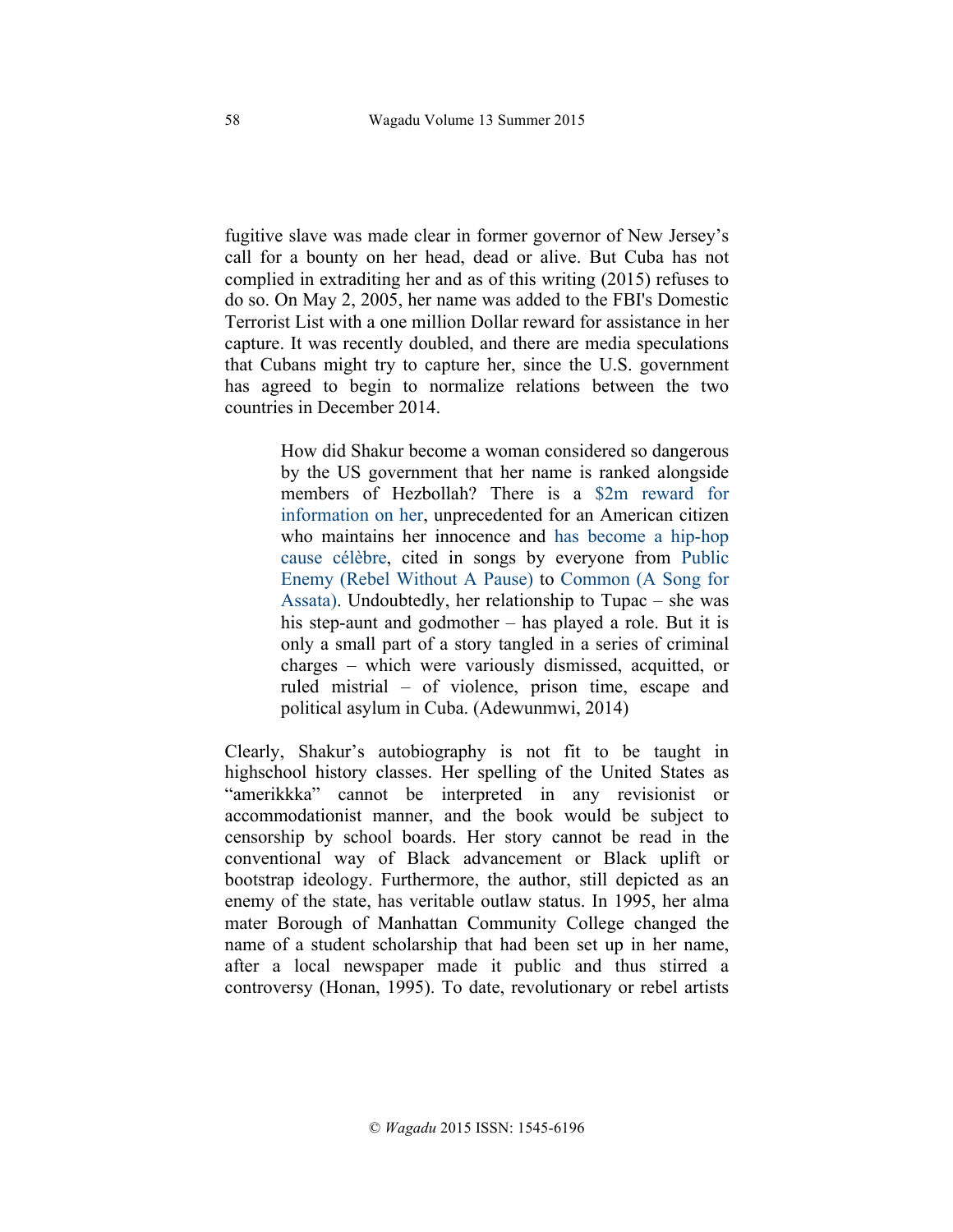make sure to keep her story alive during her protracted exile through songs, just as songwriters once did for Angela Davis whilst being a prisoner of the state.

#### **Resisting the Slavery of Prison**

Joy James (2005) discusses the rich tradition of *slave narratives*, i.e. autobiographies written by former slaves, who cherish their newly found freedom (from chains). Prisoners liken their lot to slavery, to a slaveship that doesn't move, and since 1865, a new genre of neo-slave narrative was born—ranging from conservative and liberal to radical and revolutionary (James, 2005, p. xxii). The humanist, reform-minded narratives demand *emancipation* (parole, clemency); others cry out for substantive *freedom*—from a repressive, racist, sexist and capitalist system; the latter could be deemed radical, and it is in the autobiographies of Angela Davis and Assata Shakur that we find expressions of radical neo-slave narrations. In fact, to this day Shakur (born Joanne Chesimard) considers herself a run-away slave who is marooned in Cuba.

In *Eyes of the Rainbow* by Cuban film maker Gloria Rolanda (1997), Assata Shakur talks about this "peculiar" status of being a  $20<sup>th</sup>$  Century run-away slave—an apt self-description given the bounty for her issued by then-Governor Whitman. Shakur recounts her jail term, at times spent in male prisons, where sharp shooters' guns were trained onto her cell 24 hours a day. Clearly, women prisoners are not exempt from harsh treatment, and Shakur recounts her desperate attempts of barricading the cell door, so that guards would not barge in and assault her without making terrific noise (1987). As with Davis, Shakur's own case won international attention, when a petition was sent to the United Nations Commission on Human Rights in 1978. White anti-imperialist activists Marilyn Buck, Silvia Baraldini and Susan Rosenberg were captured and jailed for their part in breaking out Shakur in 1979. In her 1987 interview, Shakur simply says that it was a clean operation "and nobody got hurt" (Ozemebhoya, 2014).

While imprisoned, Shakur tried to resist compulsory work, which certainly was her right to do so, since she was at the time a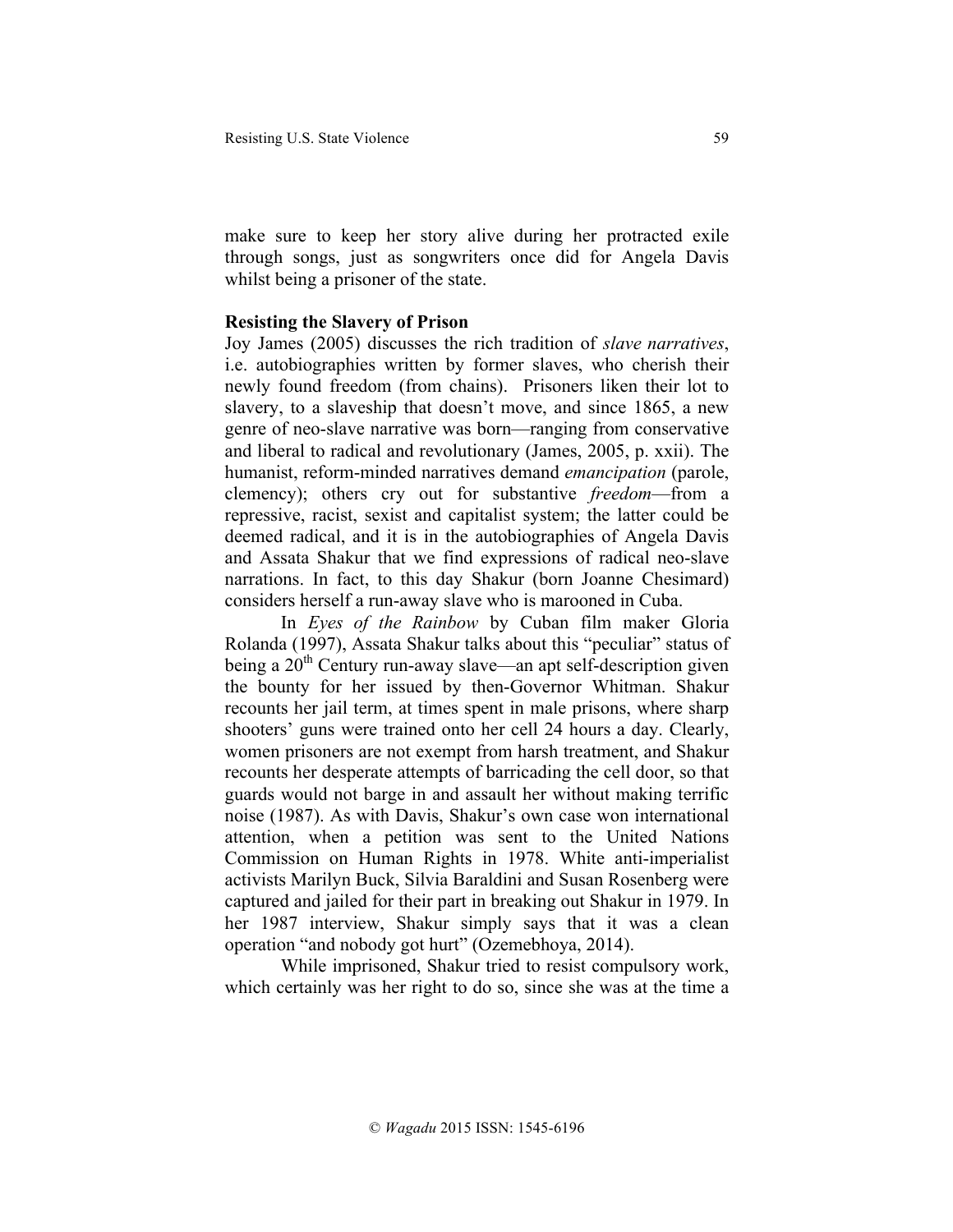remand prisoner—awaiting trial. However, the female guard informed her that she had no such right due to the  $13<sup>th</sup>$  Amendment, which abolished (chattel) slavery and indentured slavery except, of course, in prisons. Sometimes, prisoners and parolees mention that they are "state property," and as we know from hunger strikes from California to Guantánomo Bay, courts routinely order the painful force-feeding of prisoners, precisely because they are considered chattel (property) of the state that should not be damaged. Insightfully, Angela Davis ponders the contradiction embedded in justifying Black enslavement that carries over into the prison regime of the United States:

> We tend to think slavery meant that black people were treated as property, right? That's chattel slavery. But then black people were punished, they were found guilty of crime. Can property be accountable? Can property be found culpable? There was something wrong there. As a matter of fact, you can say that even though black people were not acknowledged as having legal personality in most senses, when they committed a crime, they were accountable to the law, and therefore they were acknowledged as having legal personality.

> This negative affirmation of the legal personality of black people continues to hold sway today. … It is precisely as they appear before the law as equal subjects who get due process, ... through their culpability ... they participate in the democratic process. That reflects the contradiction of slavery, and that, I think, is an indication of one of the ways in which slavery continues to haunt us. (Davis, 2012, p. 145)

In her testimonial book *Inadmissible Evidence: The Story of the African-American Trial Lawyer Who Defended the Black Liberation Army*, Evelyn Williams (1993), the intrepid lawyer and aunt of Assata Shakur, shares her critical analysis on the legacy of slavery haunting the American courtroom. For BPP and BLA legal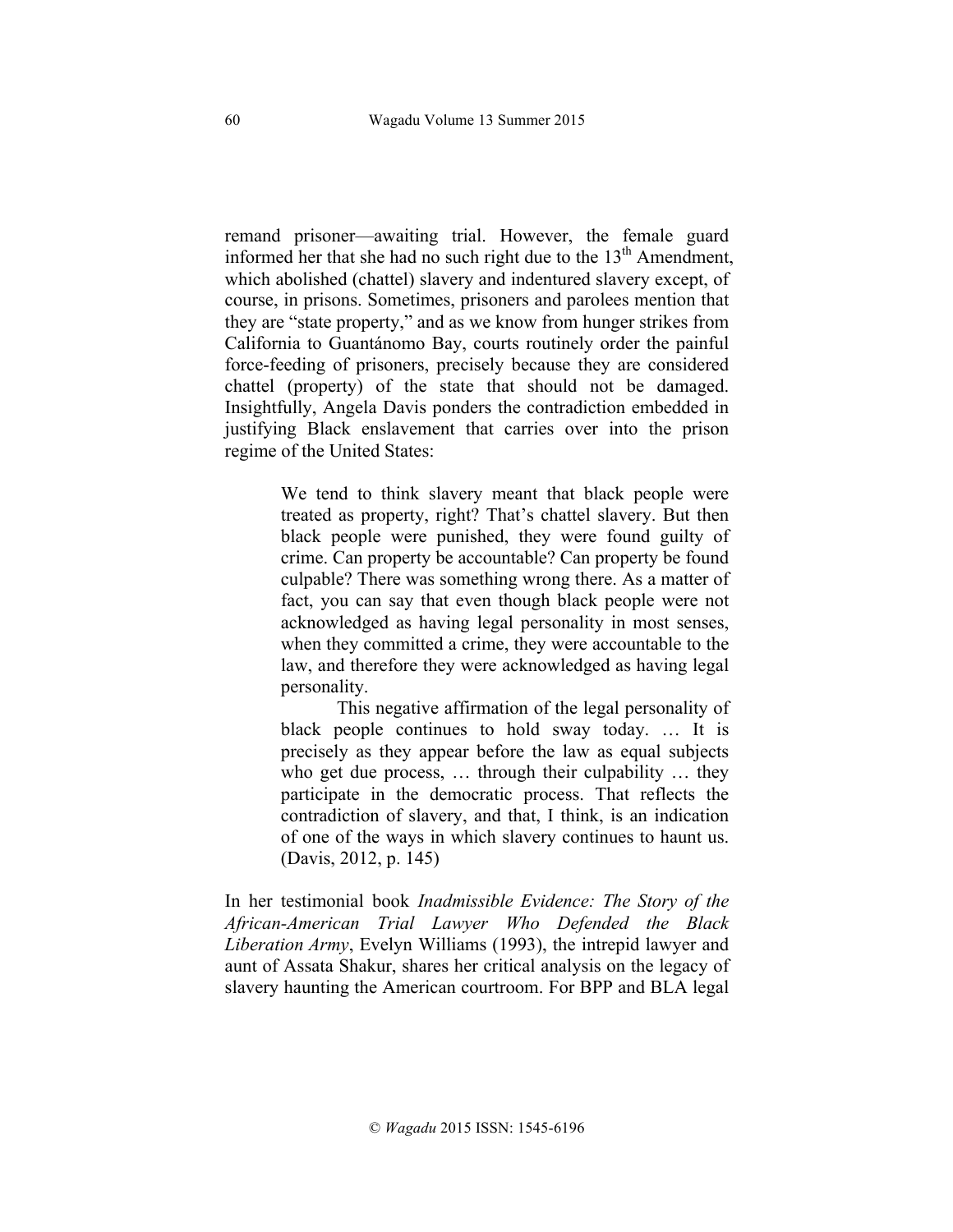defense teams, these trials were a legal education in themselves, and so often Williams was punished for contempt by presiding judges. In an interview with Chad Kautzer and Eduardo Mendieta (2004), Davis acknowledges that George Jackson, a Soledad brother who was killed by guards before he could learn about his acquittal, was instrumental in helping her make the link between "the general function of the prison, not only in terms of political imprisonment, but about the relationship between the institution of the prison and racism, that is to say, the relationship between criminalization and racism and racialization. So I do think that the time I spent in jail had a lasting impact on my ideas" (Kautzer et al., 2004, p. 340). So, Davis notes that she learned from politicized prisoners and prison intellectual George Jackson; she deepened her radical critique of the penal system while experiencing imprisonment herself. Since 2000, Angela Davis has been an ardent advocate of penal abolitionism in the United States and worldwide.

#### **The legal system: Looking through a glass, darkly**

In their autobiographies, Davis and Shakur note the paradox of using *legal proceduralism* that distinguishes their accounts from other neoslave narratives. Davis knows from her own experience with Jim Crow and from her historical understanding of the racial underpinnings of American jurisprudence, that a naïve faith in the legal system would be displaced, and therefore, political activism, e.g., by conscientizing the people around a cause, is the most effective means to transform the system or, at least to influence the judge through political pressure. After all, she was granted bail because the judge's office could not handle the flood of international mail of bail support (Davis, 1988, p. 335). Of course, it was also helpful that in the same month, the state of California abolished the death penalty, which facilitated the granting of bail (James, 1998, p. 12).

Along with her *radical* lawyers, she utilized the tools of *liberal* proceduralism, to win her freedom and other political prisoners. But the internal conflict accompanies her political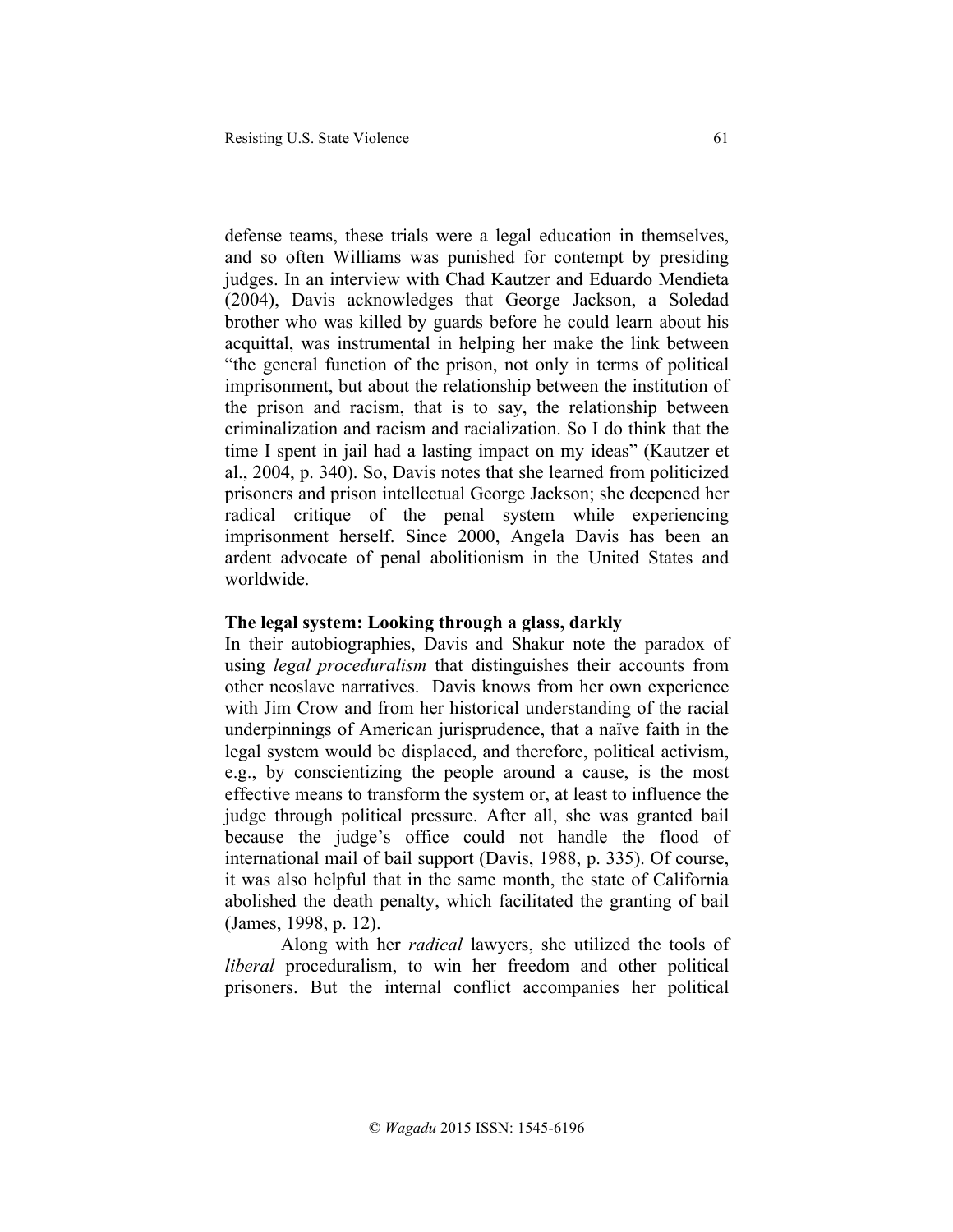deliberations. In her advocacy work for the imprisoned Soledad brothers and then for her own case of imprisonment, while awaiting trial, Davis deliberates incessantly *whether* it is worth to participate within the legal confines and *how* to mount radical political protest against "legal" injustice. I speculate that opting out might have meant using the court room as a stage for political reeducation and disrupting the formal proceedings. Davis is critical with respect to spending so much energy on bail support. She deemed "the political content of the bail issue too weak. It did not permit people to express their resistance to the *system* of repression, which was not only behind my own imprisonment but was why so many others were languishing in prison" (Ibid., p. 336, her emphasis). Having been granted bail, she immediately apologizes given that many poor prisoners are framed by the system and have no supporters' network to bail them out. Nevertheless, she concedes that she had misjudged the yearlong bail campaign, because it did galvanize and politicize so many people who rallied that bail was granted to her. "Once they had been exposed to the realities of the prison and judicial systems, they were forced to give serious consideration to the political repression we spoke about" (Ibid., p. 336).

This self-critical evaluation shows that Davis pursues a macroscopic perspective (of systemic injustice) rather than an individualist and reformist viewpoint. Precisely, for this reason, political prisoners, such as Angela Y Davis, Assata Shakur, or Mumia Abu-Jamal, are deemed dangerous by the prison wardens. They become a security risk and are swiftly placed in solitary confinement far away from the general population whom they might organize (although ironically, Davis was told that she received solitary because other prisoners might attack her). The state's arbitrary infliction of extra punishment clearly crosses gender lines and women prisoners may even face more "tickets" for trivial transgressions of prison rules for which men would never receive penalties. Historians of women's prisons have contextualized this unequal treatment as patriarchal enforcement, and the gendered penalty intersects with the anti-Black "racial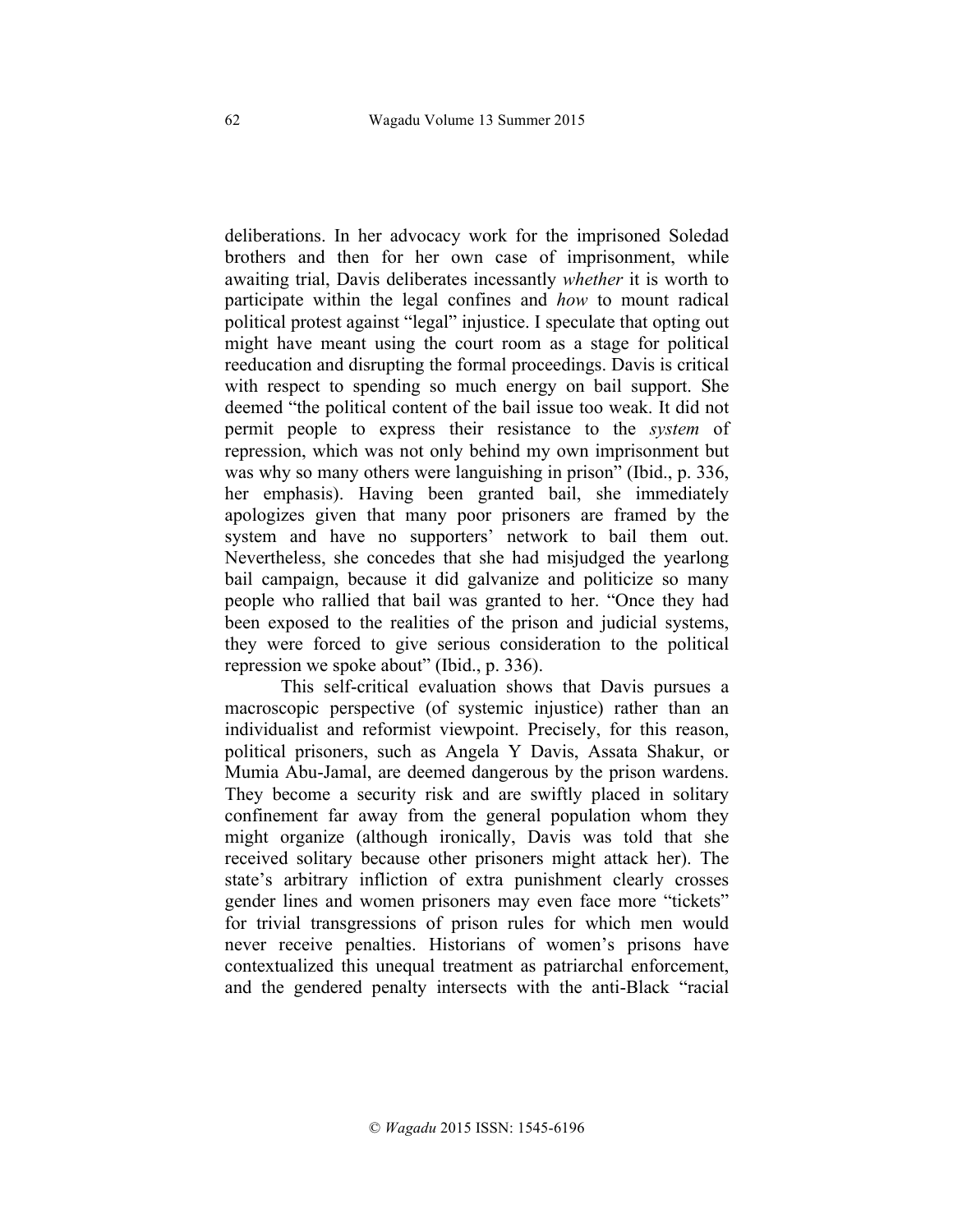contract," as Black women endure harsher penalties than whites or other women of color, even with respect to legally mandated access to (reproductive) health care (Johnson, 2003; Dodge, 2006).

Understanding the macroscopic aspect of oppression (e.g., racist state violence) does not necessarily license one to a radical point of view. Abu-Jamal is a case in point. In his first book, *Live from Death Row* (1996), the celebrated Black journalist, who as a teenager briefly was a Black Panther member, describes how difficult it is to shake of a naïve faith in the system and in American jurisprudence. After his wrongful conviction, he believed that justice would prevail. At the time, Abu-Jamal had studied carefully Black history, and as a journalist, he was aware of police brutality and of frame-ups of countless Black persons, not least of the MOVE organization in Philadelphia, whose trials he covered as a journalist. "Even in the face of this relentless wave of antiblack state terror, *I thought my appeals would be successful*" (pp. xvi-xvii, his emphasis). Since he penned that statement, an international campaign, akin to the one mounted on behalf of Angela Davis, has focused on the travesty of justice Abu-Jamal faced, and critics around the world have called for a new trial or his release. A few years ago, his death sentence was indeed thrown out (on a technicality of improper jury instructions), but incredibly, because the judge declared his "guilty" sentence valid, he still faces life imprisonment, that is in prisoner's jargon "life on slow death row." Only recently, Abu-Jamal was "released" to general population, and currently in 2015, his life hangs in the balance, as his supporters note that the state has engaged in medical malpractice. Similarly, Davis, who was imprisoned awaiting trial during the uprising, was in solitary confinement for most of her imprisonment, especially after the Attica prison uprising. Shakur, too, was told that solitary was for her own protection, and when she told that to fellow prisoners at Ricker's Island, they simply laughed. Shakur, like Abu-Jamal, had some initial—and what she calls, naïve—faith in the white court system. She writes: "[I] had not seen enough to accept the fact that there was absolutely no justice whatsoever for Black people in amerika" (1987, p. 70). As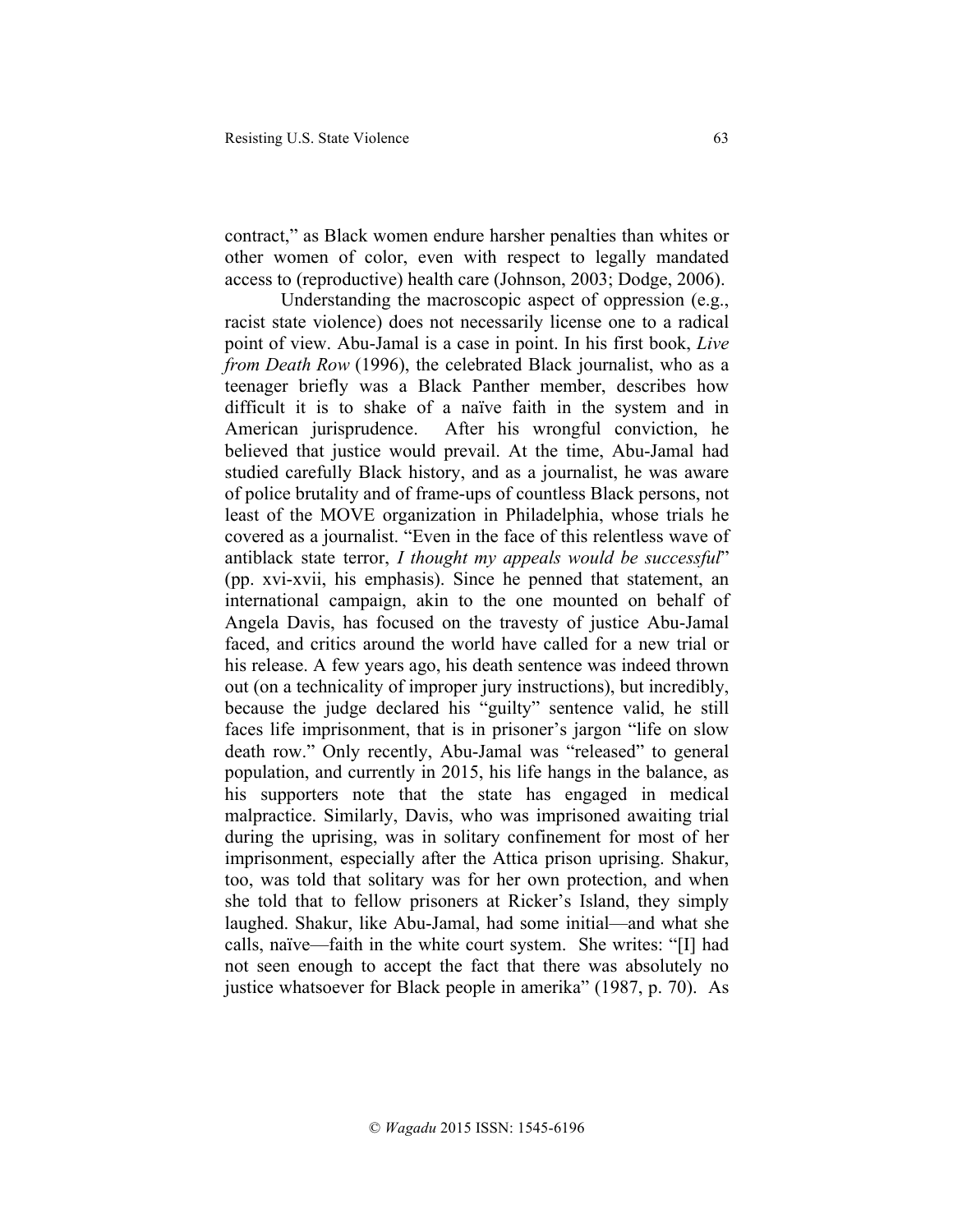was true for Davis, Shakur's own imprisonment was also a formative experience that sharpened her skill in writing a radicalrevolutionary autobiography and continue her activism post liberation from prison.

How does Assata Shakur make sense of the seduction of liberal proceduralism, the veneer of abstract rights language? In her autobiography *Assata* (1987)*,* Shakur interweaves narratives of coming of age in the 1960s with accounts about the shootout on the New Jersey Turnpike, the several court trials she was subjected to, and the disregard for the law by the authorities at every stage. She contextualizes the repression, the torture, the interrogation, and the blatant illegalities on account of being a political detainee. At the time of her arrest, she was active in the Black Liberation Army, but again, as with Davis's own realization, it was not till her confinement that she comprehends fully the ideological function of imprisonment. Confronted by a guard who ordered her to work, Shakur disobeys, "You can't make me work." The guard's response was "No, you're wrong. Slavery was outlawed with the exception of prisons. Slavery is legal in prisons" (p. 64). Shakur reread the 13<sup>th</sup> Amendment and realized that racism is part and parcel of the capitalist system.

> That explained why jails and prisons all over the country are filled to the brim with Black and third world people, why so many Black people can't find a job on the streets … Once you're in prison, there are plenty of jobs, and, if you don't want to work, they beat you up and throw you in the hole. ... Prisons are part of this government's genocidal war against Black and third world people (Ibid., pp. 64-5).

Actually, the guard's reasoning was not quite correct, because at the time of that act of resistance, Shakur was still a remand prisoner not (yet) convicted of a crime. However, the U.S. prison system routinely violates international binding agreements on the treatment of prisoners such as the right to be housed in separate quarters from male prisoners and the right to female guards for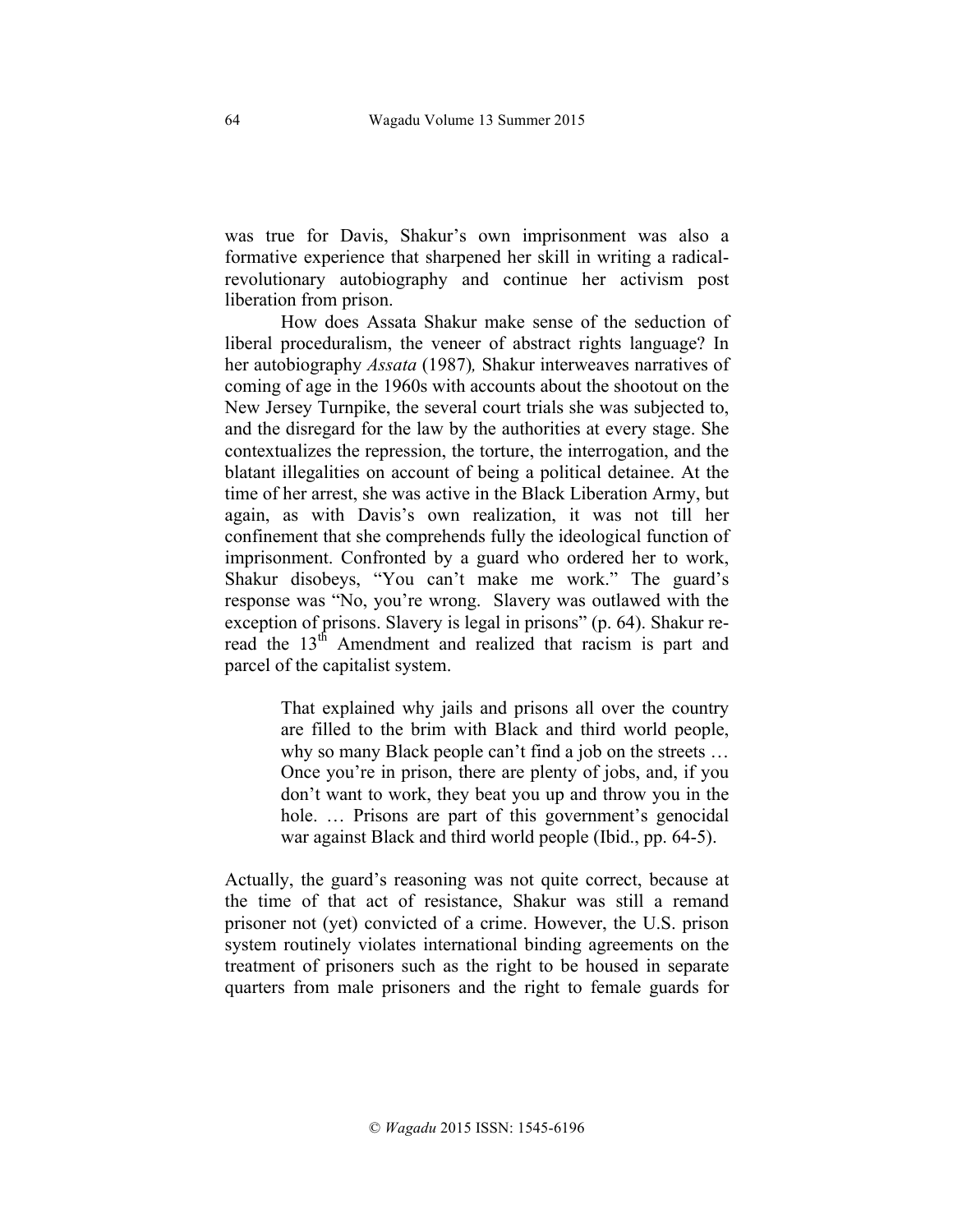invasive body pat downs, use of shower, etc. (Day, 2001). Once incarcerated, there simply is little hope for maintaining innocence and rights. As Davis reflects in her bail-support work, many nonconvicted persons who fail to post bail end up plea-bargaining and punished to "time served," clearly an indication that they would not have served any time, if they had money for bail and competent counsel.

Imprisonment radicalized Shakur's thinking about "aberrations" in the system. In a moving exchange with another prisoner, she shares her notion of "freedom:"

> [I'd] rather be in a minimum security prison or on the streets than in the maximum security prison in here. The only difference between here and the streets is that one is maximum security and the other is minimum security. The police patrol our communities just like the guards patrol here. I don't have the faintest idea how it feels to be free (Ibid., p. 60).

Again, this is a quintessential revolutionary neo-slavery narrative. The veneer of attaining abstract rights after the end of legal segregation, at every step, Black communities find themselves in a state of containment and hyper surveillance. Shakur anticipates with her writing on the illusion of freedom the eventual discovery of systematic police practices of stopping those who are "driving while black" or "breathing while black." Her words ring true even more so today, when one in three Black men will find themselves incarcerated during their lifetime, revealing an epidemic which law professor Michelle Alexander has dubbed the New Jim Crow (2010). Shakur's commentary on enduring containment policies is particularly prescient for today's "community policing," be it in Mayor Bloomberg's New York City police department of Black and Latino people on the streets ("stop-and-frisk") or on the streets of Ferguson, MO. Shakur's statement crystalizes the enormous distance between white life that matters in a white supremacist polity and Black life that is valuable only if thoroughly contained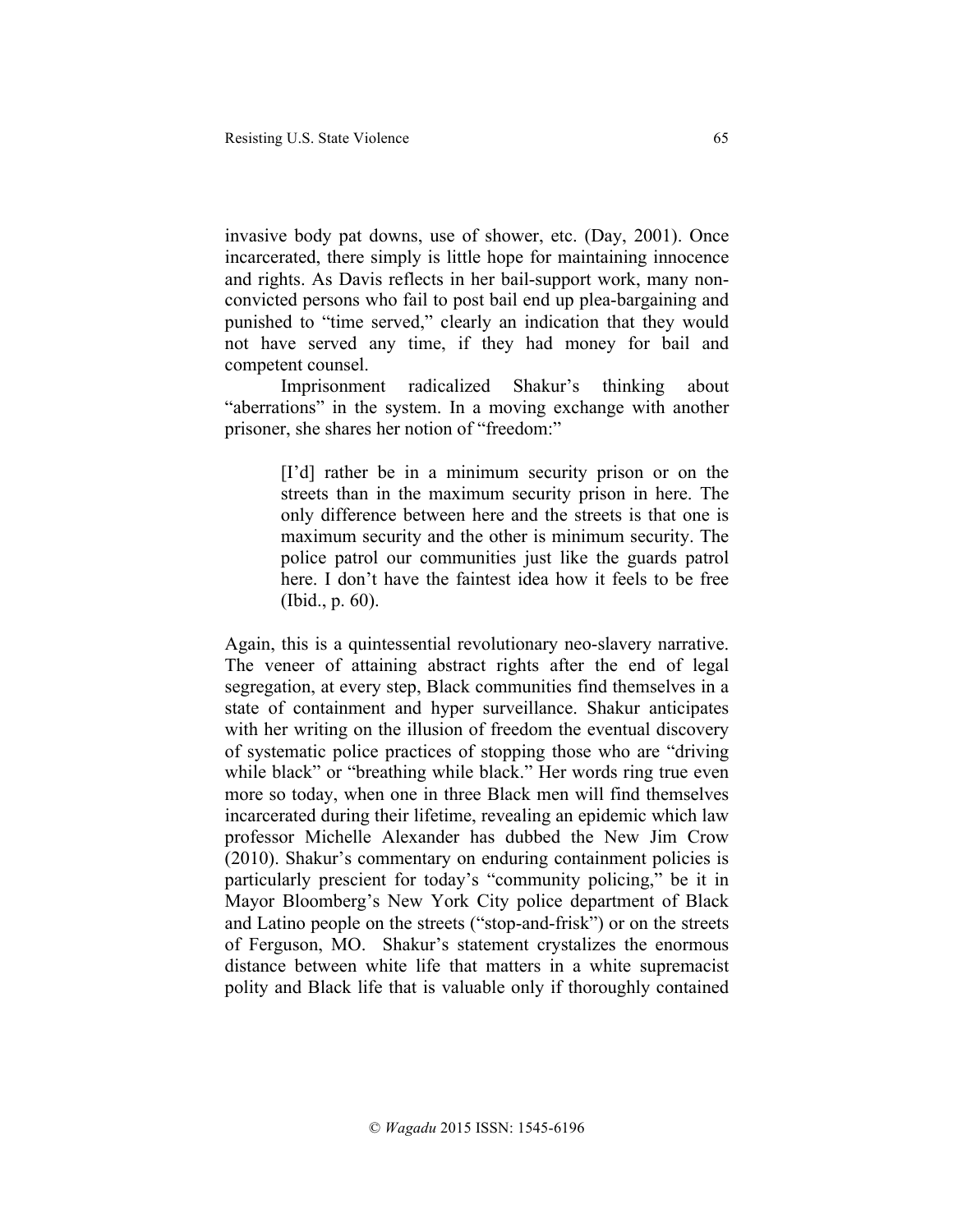through a vast carceral network that spans beyond the fortress prison through social workers, parole and probation officers, and school prison officers. Black abolitionist prisoner Tiyo Attallah Salah-El echoes this poignant contrast between life on the streets and imprisonment by calling it life-on-the-installment-plan, of Black youth and adults cycling in and out of prison (Nagel, 2008). Others note the peculiar greeting to brothers returning to prison with "Welcome home," to show how common place the psychic space of prison has become for the Black community (Elijah, 2007).

Shakur's autobiography, which chronicles her journey from childhood to being marooned in Cuba, is a very important example of a radical neo-slave narrative. There is no genuine experience of political or economic freedom in a country that holds on to the vestiges of slavery; there is no justice in a criminal justice system that indicts and criminalizes people for their political beliefs, whether they belong to the Puerto Rican independence movement, the Black Panther movement, the American Indian movement, which all were heavily policed (and destroyed) through FBI's counterintelligence program (COINTELPRO). After September 11, 2001, Muslims in the United States are treated to new versions of repressive "intelligence" investigations and find themselves "encouraged" to spy on other Muslims in mosques or other spaces, lest they want to see deportation for themselves or their family members.

As Shakur learnt in prison, the carceral regime is the uncanny metaphor for a new form of enslavement, particularly in the United States. This is made poignantly clear in Davis's article "From the Prison of Slavery to the Slavery of Prison" where she argues that "[t]he abolition of slavery … corresponds to the authorization of slavery as punishment" (in James, 1998, p. 97). Davis provocative statements, such as "One has a greater chance of going to jail or prison if one is a young black man than if one is actually a law-breaker" (Ibid., p. 105), may serve as a rallyingground for pressing on with an abolitionist movement begun with the struggle against slavery. She notes that "prison needs to be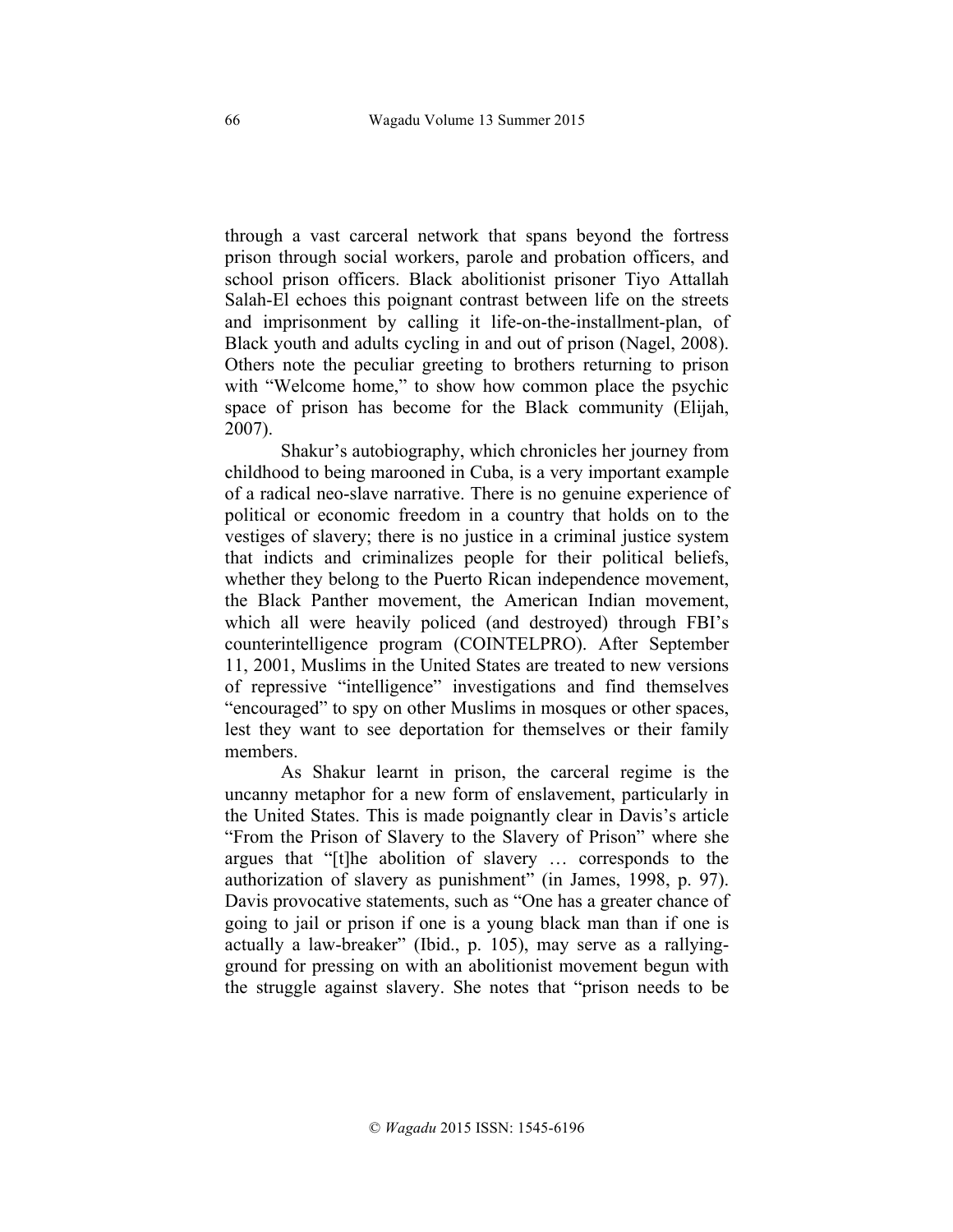abolished as the dominant mode of addressing social problems that are better solved by other institutions and other means. The call for prison abolition urges us to imagine and strive for a very different social landscape" (Ibid., p. 215). In her later work, Davis (2005a) follows DuBois's radical call for abolition democracy, thus providing a concept for this new "social landscape." Simply put, the idea of abolition democracy is that it is not sufficient to tinker a little with existing institutions and an oppressive economic system in order to achieve the emancipatory conditions for a society that leaves the vestiges of chattel slavery behind. However, as DuBois, Davis and other mostly Black intellectuals have convincingly argued, the opposite occurred after 1865, namely the seamless transition from the "prison of slavery to the slavery of prison" through the convict lease program. What is less clear how Davis envisions penal transformation beyond gestures of restorative justice, and turning to Cuba, which harbors Shakur, is of little help, since it still uses prisons as instruments of silencing dissent and for adjudication of social offenses.

True to form as an activist intellectual who is witnessing injustice, Davis emphasizes the untold anonymous people and the progressive movement that struggled to set her free in 1972. So instead of celebrating the heroic attempt of "a single Black woman successfully fend [ing] off the repressive might of the state" she credits her supporters in her updated introduction of her autobiography: "Certainly the victory we won when I was acquitted of all charges can still be claimed today [in 1988] as a milestone in the work of grassroots movements" (Davis, 1988, p. ix). Even though writing merely about her own life would be appropriate to do in an autobiographical act, this book of a twentyeight year old emphasizes grassroots achievements over the pitfalls of a singular heroic narrative, as Davis explains in the second edition of the book. Davis could not conceive of what countless other Black revolutionaries have done—leaving the country while she was underground—after the shoot out in the Marin County courthouse: "But each time I considered going abroad, the thought of being indefinitely exiled in some other country was even more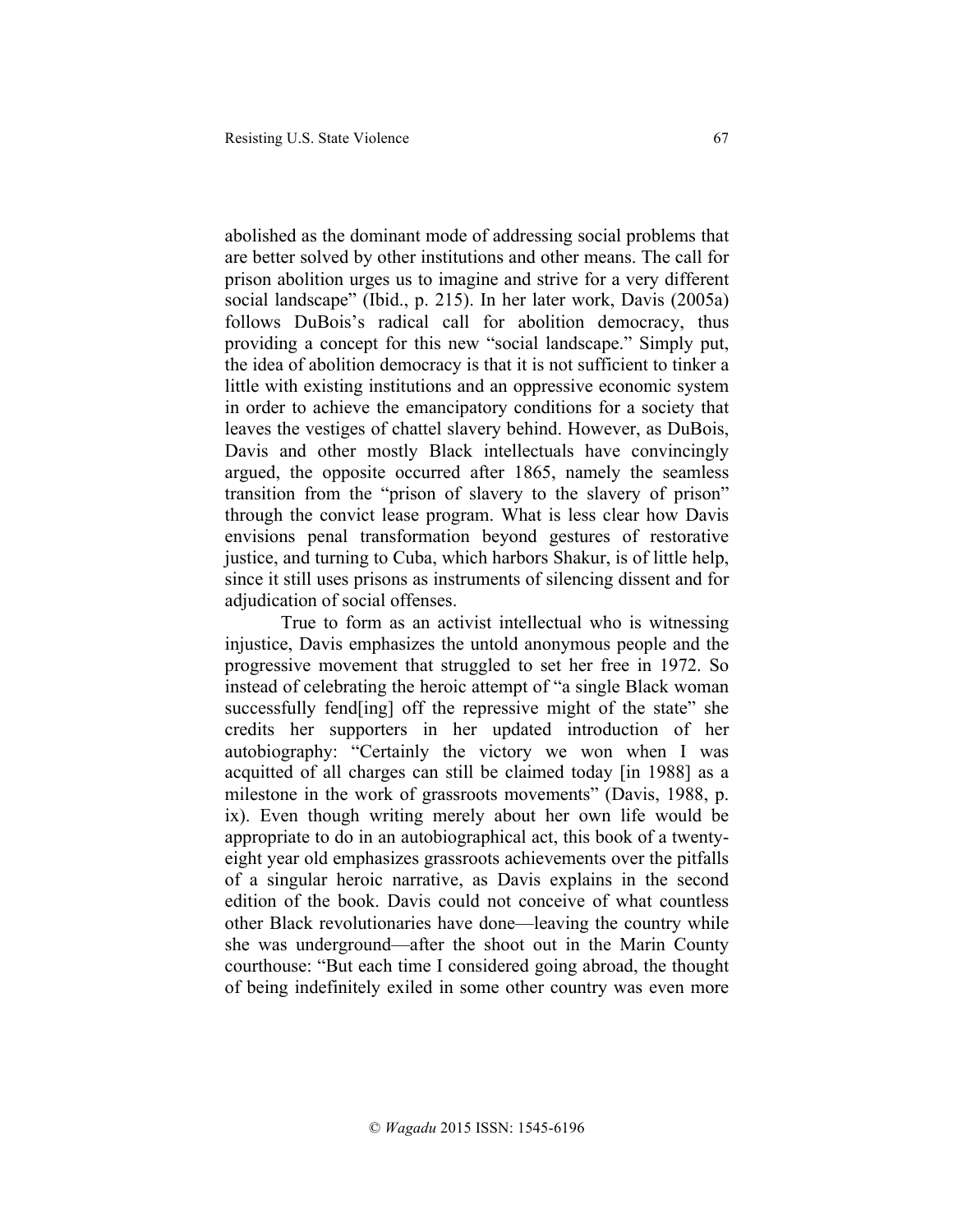horrible than the idea of being locked up in jail. *At least in jail I would be closer to my people, closer to the movement"* (1988, p. 12, emphasis added). Indefinite exile is precisely what Shakur is facing now, with the added threat of immanent apprehension by U.S. government, should Cuba waiver on its non-extradition agreement.

Before winning acquittal, Angela Y Davis vowed that her life would be spent dedicated to not just to freeing political prisoners but to "use my life to uphold the cause of my sisters and brothers behind walls" (1988, p. 328). In her essay "Political Prisoners, Prisons and Black Liberation," which she wrote while incarcerated in 1971, Davis alludes to the problematic differentiation of social and political prisoners, by suggesting that prisoners of color increasingly consider themselves as political prisoners: "They contend that they are political prisoners in the sense that they are largely the victims of an oppressive politicoeconomic order, swiftly becoming conscious of the causes underlying their victimization" (in James 1998, p. 47). Her vow of solidarity has been unwavering for over forty years: Davis has provided leadership for the importance of centering a social critique on prisons/penality rather than marginalizing it, and for organizing a resistance movement to stem the tide of new prison construction in California and to abolish prisons altogether (Davis, 2003).

Assata Shakur, too, while facing the limitations of direct involvement with her people due to exile, has contributed to the penal abolitionist movement. It was awe inspiring hearing her taped voice at the Riverside Church in Harlem in 2001 on occasion of the first Critical Resistance East Conference—where Angela Davis, a co-founder of Critical Resistance, also spoke. A Chicagobased group called "Hands off Assata!" (http://www.assatashakur.com) continues to educate prisoners rights' activists about the ongoing danger Shakur faces for being sought by the US government—as a fugitive slave and newly labeled "terrorist." A petition organized by Black lawyers has been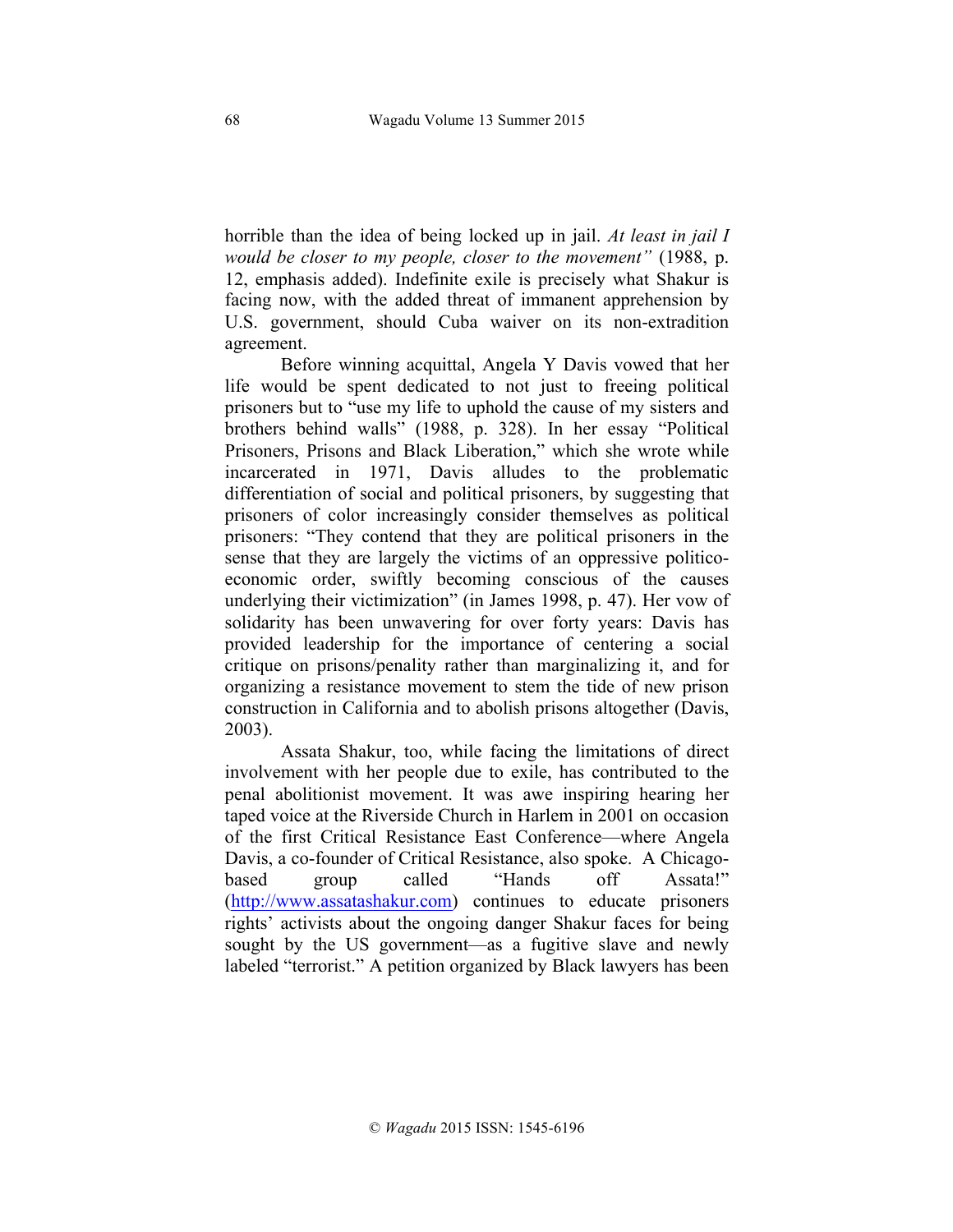sent to President Obama, contextualizing the legally incomprehensible designation in the following way:

> [T]his decision continues to racialize the United States criminal punishment system, a system that since the enslavement of African peoples has targeted Africans and African Americans for harsher punishments than those given particularly to similarly situated whites. The accusation of terrorism has fallen prey to this continuing travesty of making the color of "crime," now the color of "terrorism," black. One needs only recall the early reports of who was suspected of the Boston Marathon bombing to support this conclusion: the first reports were of a darkerskinned male, possibly African American. This message scrolled continuously on CNN for a number of hours and then "African American male" was deleted, leaving darker skinned male. But the alleged perpetrators were far from "darker skinned." (Change.org, 2014)

Shakur and Davis's own experiences with the penal system defy the myths that women's prisons are run in a more humane fashion than men's prisons and that women do not protest the conditions of incarceration. Shakur's treatment by the police and guards was extreme in brutality but not an exception. The history of US women's imprisonment shows that when the "ladies" rose up and protested the repression, they were brutalized, sent to solitary, or, even worse, to behavior modification units for the criminally insane (Kurshan, 1996; Law, 2012). There is no question that treatment of women prisoners is also racially differentiated (Barr, 2007; Johnson, 2003). While white women's punishment to the Southern chain gang has been met with hostility by white civil society, no such support has been afforded to Black women, reminiscent of the terror of chattel slavery, as Davis (1981) has poignantly written about. (In fact, her book *Women, Race, and Class* (1981) gives voice to one of the first writings on slavery which points to the interlocking terror of racist and sexual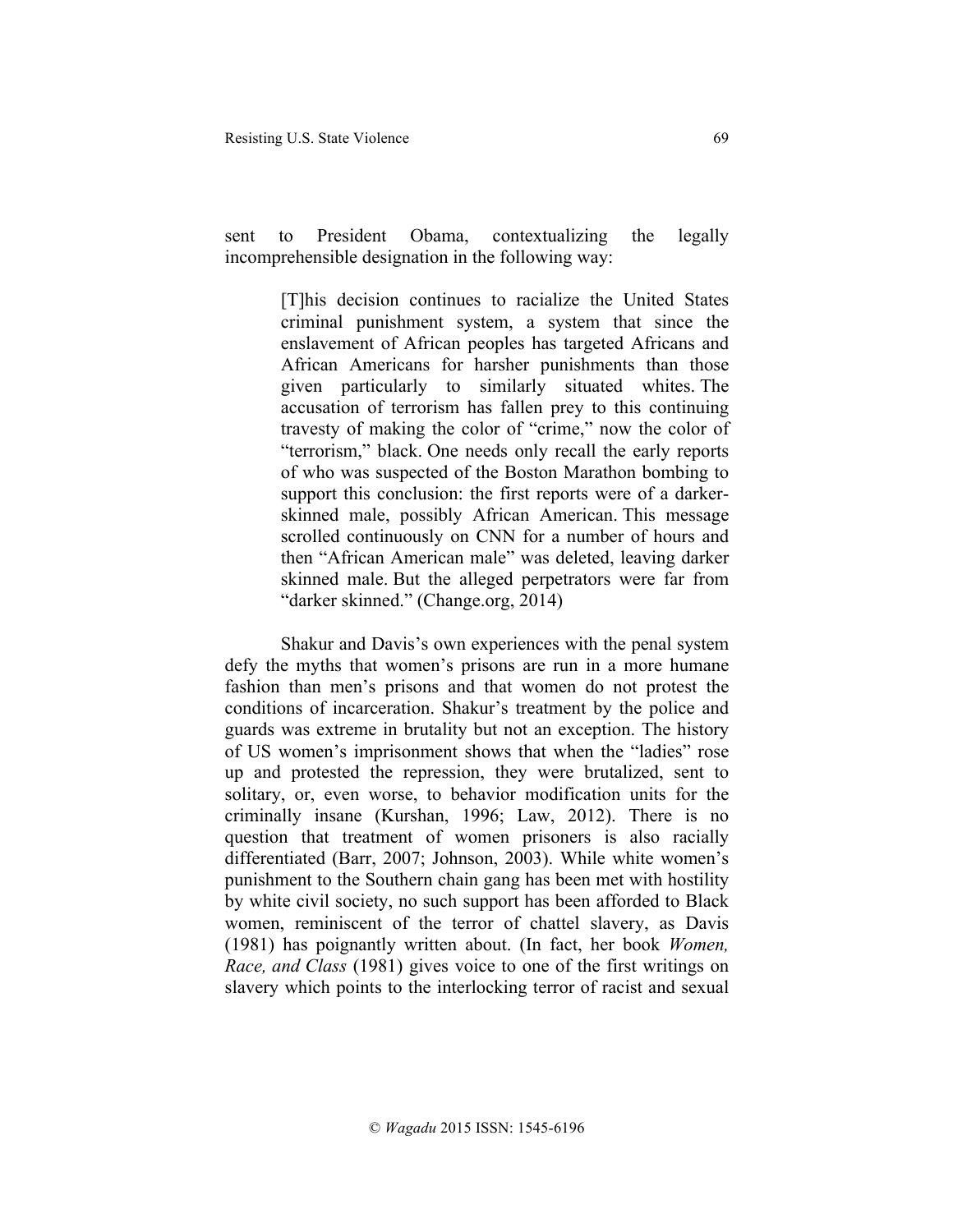assault faced by enslaved girls and women.) Since the late 1980s, uppity (politicized) women have been sent to the super-tech control Shawnee prison in Florida, which was established to "control, isolate, and neutralize women who, for varying reasons, pose either a political, escape, or disruption threat." It has been reserved for women political prisoners and prisoners of war (Baraldini, et al., 1996). None of the political prisoners moved there ever had an infraction of hurting another prisoner. White women prisoners who are in solidarity with Black liberation movements face the ire of the state, as has been the case with antiimperialist activists Susan Rosenberg and Laura Whitehorn received clemency by President Clinton in 1999, while their comrade Marilyn Buck succumbed to cancer within weeks of her "compassionate release" in 2010 (Assata Speaks, 2010; Day, 2001). Italian prisoner of war Silvia Baraldini, who has noted her participation in the successful prison escape of Shakur, survived cancer contracted while in the control unit, and she was released in 2006 after being transferred to an Italian prison in 1999 (Assata Speaks, 2006).

As we have seen with the recent media flurries around Assata Shakur enjoying her freedom as marooned slave in Cuba, the state never forgets the acts of nonviolent freedom fighters it dubs terrorists, while forgetting its own systemic violence (Jones, 2014). Sometimes freedom fighters join the ranks of heroes. Nelson Mandela, Rosa Parks or Martin Luther King, and even those who were committed to personal armed struggle: John Brown and Harriet Tubman, who become redeemed icons of past state's injustices. Iconization comes at personal cost and is difficult to guard against (Nixon, 1991; James, 1999). It freeze-frames persons and creates heroes, who get to represent a movement where countless others participated in and were (and still are) persecuted by the state. As Davis (2012) warns, individualization depoliticizes social movements. I have specifically focused on two women who were persecuted by the state as female "ringleaders" or "mother hens" (of the Panthers, the underground Black Liberation Army and Communist Party USA). While certainly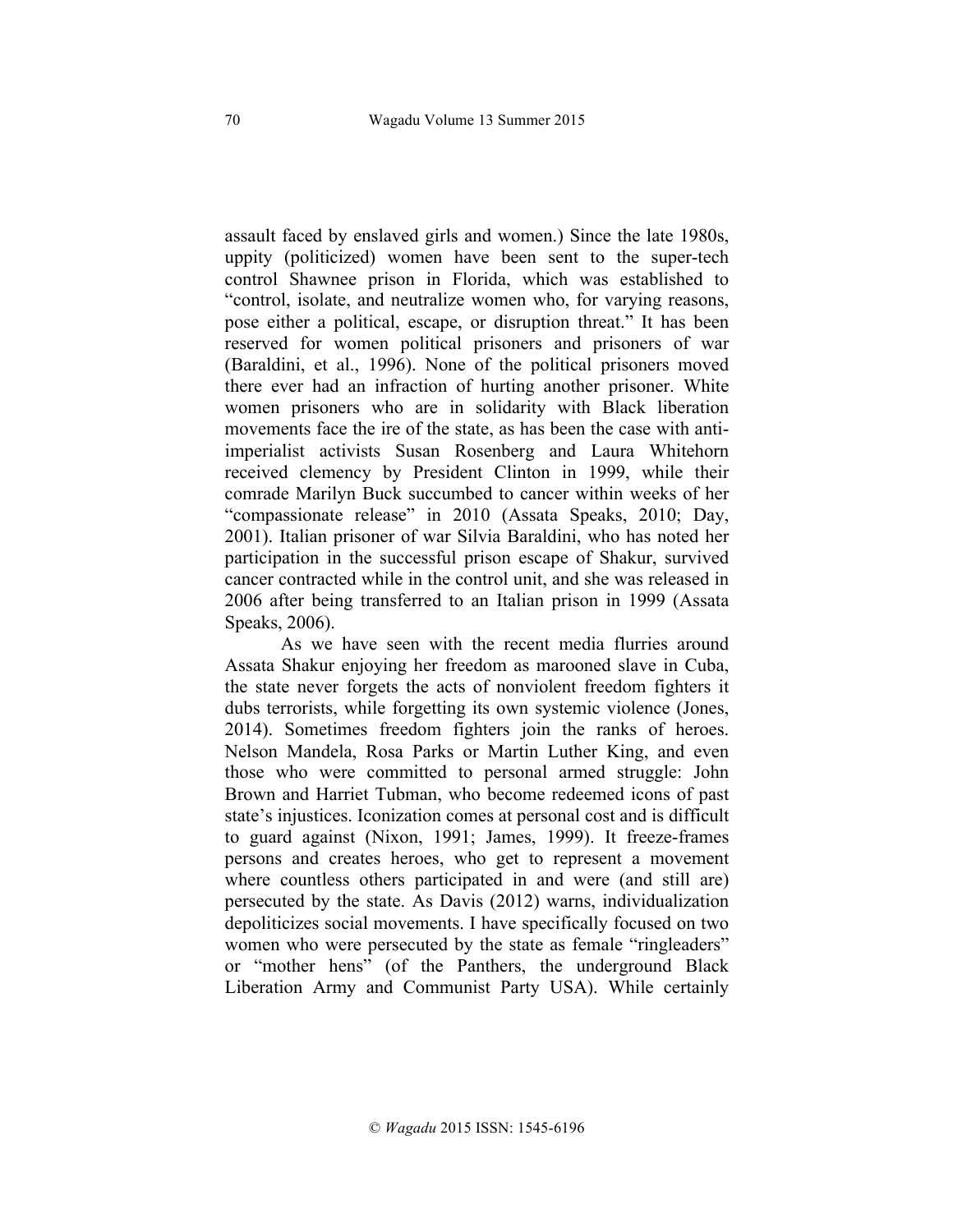providing leadership for principled action, they both have consistently resisted a romanticizing of their actions and rejected a cult of personality. Assata Shakur and Angela Davis continue to inspire present and future generations of activists and students who yearn for liberation from oppression.

<sup>&</sup>lt;sup>1</sup> Some sections of this essay appeared elsewhere: "Witness to Injustice," Special Issue: Scholar's Symposium: The Work of Angela Y. Davis, *Journal of Human Studies*, 30, 2007, pp. 281-90 and "Prisons as Diasporic Sites: Liberatory Voices from the Diaspora of Confinement." *Journal of Social Advocacy and Systems Change*, 1, March 2008: 1-31. And thanks to Vikki Law, Keri Blakinger, Jason Mallory, Chad Kautzer and especially to Rashad Shabazz and Demetrius Eudell for a careful reading and comments. I am grateful to Peter van der Veer, Director of the Religious Studies Department of the Max Planck Institute for the Study of Religious and Ethnic Diversity, Göttingen, for providing generous institutional support during my sabbatical stay at MPI, Spring 2015.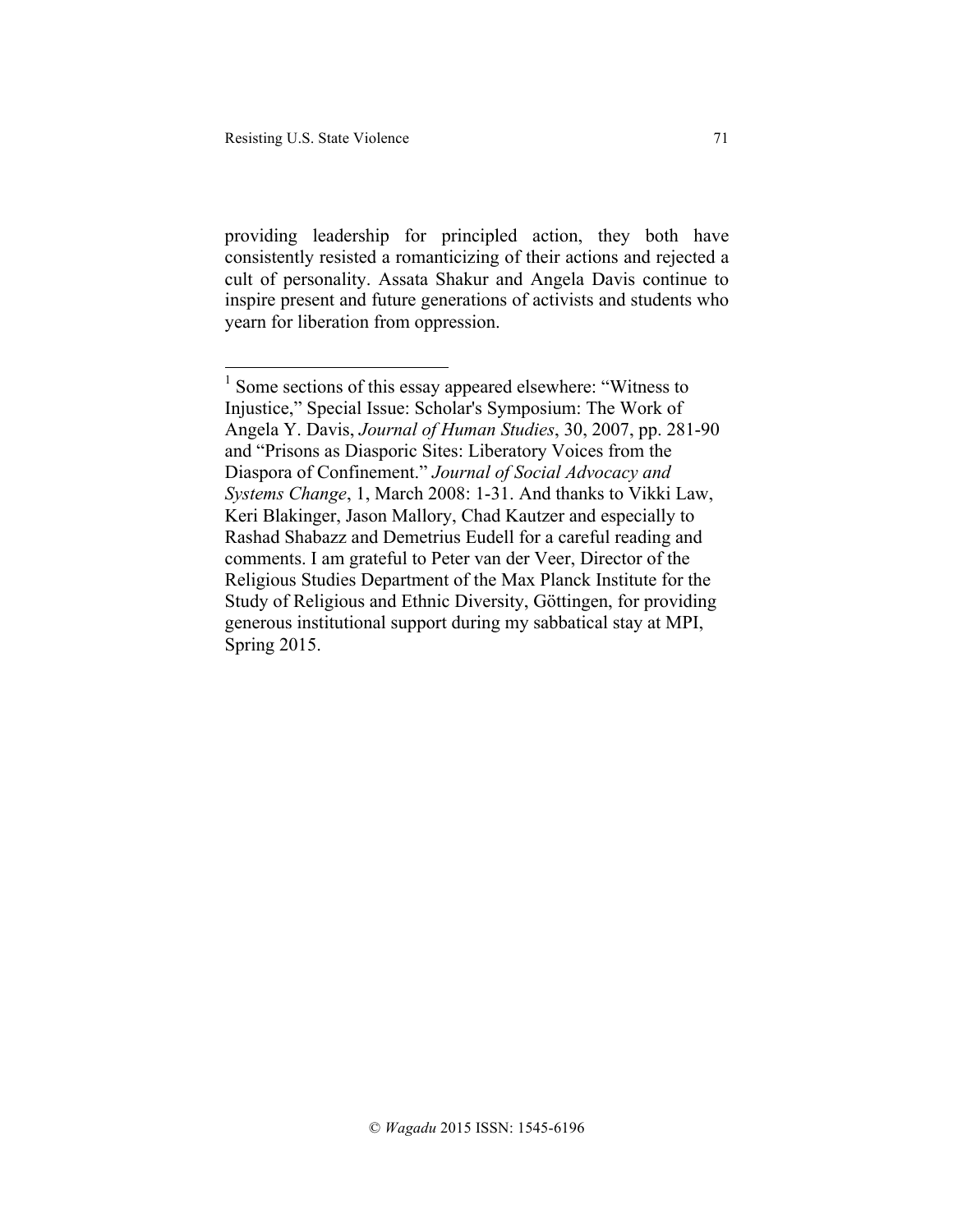#### **References:**

- Adewunmwi, B. (July 13, 2014). Assata Shakur: From civil rights activist to FBI's most-wanted. *The Guardian.* Accessed 2/22/15 from: http://www.theguardian.com/books/2014/jul/13/assata-shakurcivil-rights-activist-fbi-most-wanted
- Abu-Jamal, M. (1996). *Live from death row.* New York: Harper Perennial.
- Amnesty International. (2014). Entombed: Isolation in the federal prison system. Accessed 3/6/15 from *Solitary Watch*: http://solitarywatch.com/2014/07/16/federal-supermax-prisonviolates-international-law-amnesty-international/
- Assata Speaks. (2010). Comrade Marilyn Buck. Accessed 12/28/14 from: http://www.assatashakur.org/marilyn.htm
- Assata Speaks. (2006). Comrade Silvia Baraldini is free! Accessed 12/28/14 from: http://www.assatashakur.org/silvia.htm
- Baraldini, S., M. Buck, S. Rosenberg, and L. Whitehorn. (1996). Women's control unit. In E. Rosenblatt (Ed.) *Criminal injustice: Confronting the prison crisis.* Boston: South End Press.
- Barr, M. (2007). Some Facts and Anecdotes of Women Arrested and Imprisoned in the United States. In M. Nagel and S. Asumah (Eds.), *Prisons and punishment: Reconsidering global penality*. Trenton, NJ: Africa World Press.
- Change.org. (2014). President Barack Obama: Remove Assata Shakur from the FBI's "Most Wanted Terrorists" List.
- Cornelia Goethe Centrum. (2014). Rückschau auf die Angela Davis-Gastprofessur. Accessed 3/27/15 from: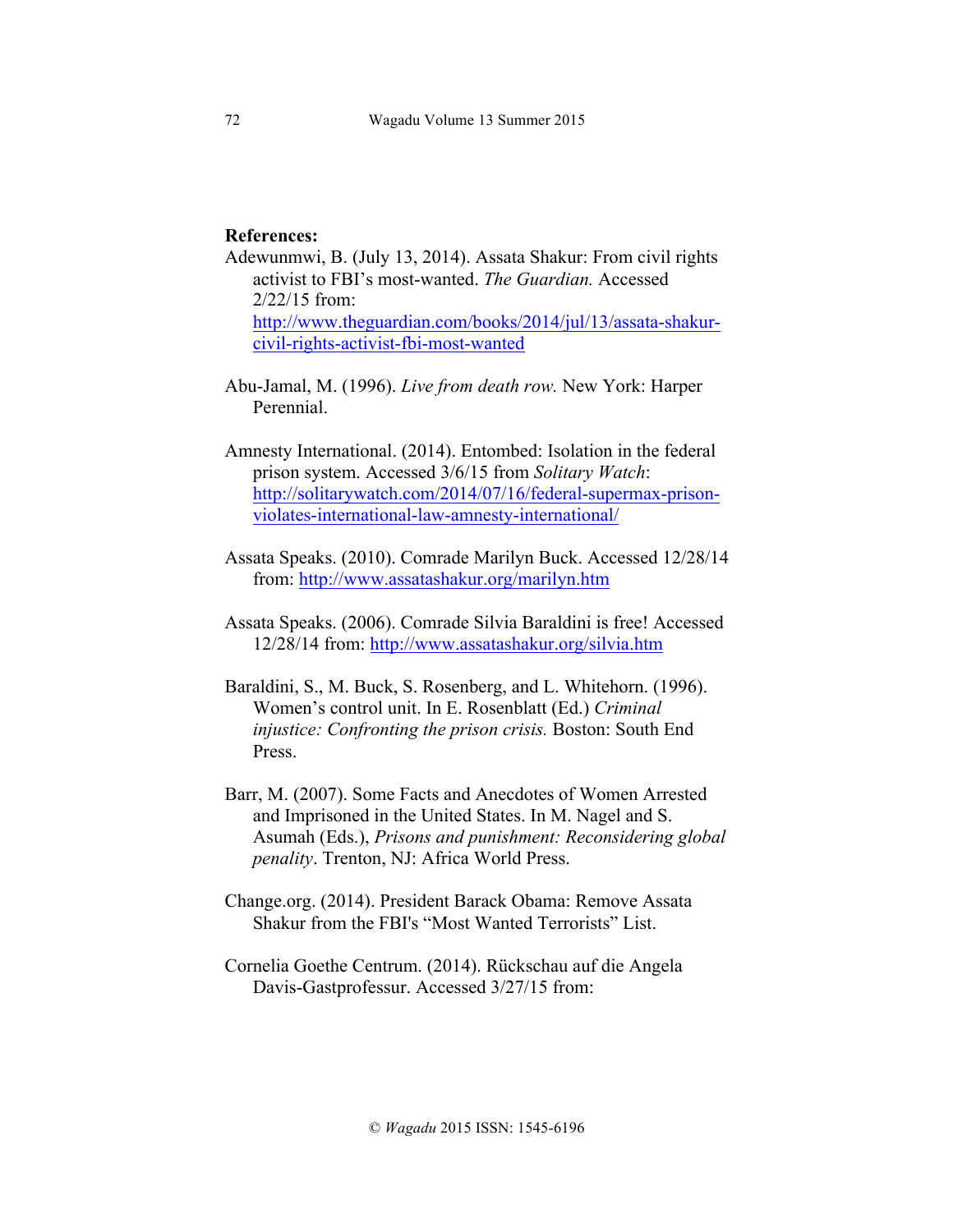http://www.cgc.uni-frankfurt.de/angeladavis.shtml

- Davis, A. Y. (November 1, 2014). From Michael Brown to Assata Shakur, the racist state of America persists. *The Guardian*. Accessed 12/28/14 from: http://www.theguardian.com/commentisfree/2014/nov/01/mich ael-brown-assata-shakur-racist-state-of-america
- Davis, A. Y. (2012). *The meaning of freedom: And other difficult dialogues.* San Francisco: City Light Books.
- Davis, A. Y. (2003). *Are prisons obsolete?* New York: Seven Stories Press.
- Davis, A. Y. (1988 [1974]). *Angela Davis—An autobiography*. New York: International Publishers.
- Davis, A. Y. (1981). *Women, race, and class.* New York: Random House.
- Davis, A. Y. (1971). *If they come in the morning: Voices of resistance*. New York: The Third Press.
- Day, S. (2001). Cruel but not unusual: The punishment of women in U.S. prisons: An interview with Marilyn Buck and Laura Whitehorn. *Monthly Review*, July-August. Accessed 2/24/15 from: http://mrzine.monthlyreview.org/2010/day050810.html
- Deary, M. (2010). *Radicalization: The life writings of political prisoners*. New York: Routledge.
- Democracy Now! (May 15, 2014). "War Criminals Shouldn't Be Honored": Rutgers Students Nix Condoleezza Rice from Commencement Speech. Accessed 3/13/15 from: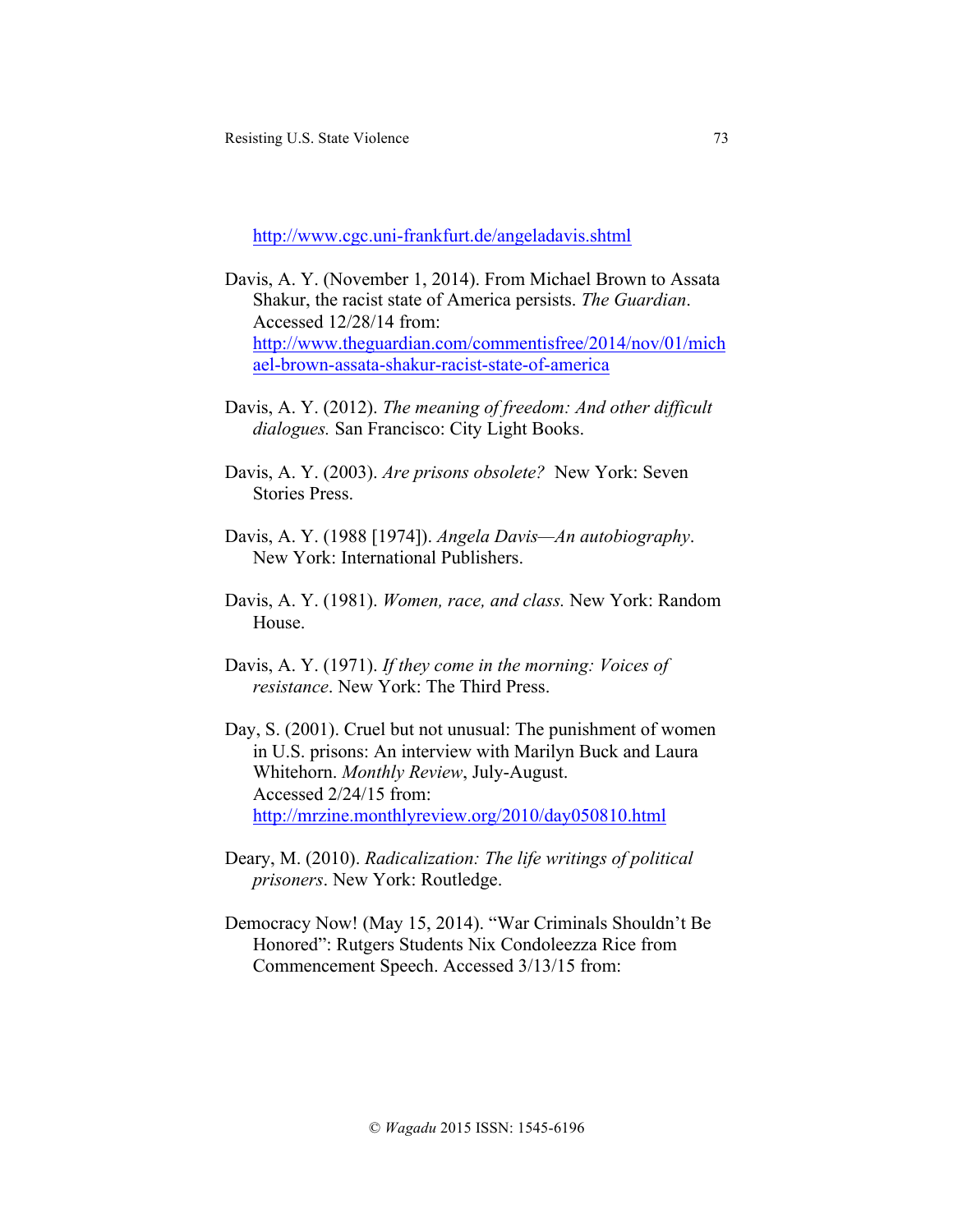http://www.democracynow.org/2014/5/5/war\_criminals\_should nt be honored rutgers

- Dodge, L. M. (2002). *"Whores and thieves of the worst kind": A study of women, crime, and prisons, 1835-2000*. DeKalb, IL: Northern Illinois University Press.
- Elijah, J. S. (2007). Political prisoners in the U.S.: New perspectives in the new millennium. In M. Nagel and S. Asumah (Eds.), *Prisons and punishment: Reconsidering global penality*. Trenton, NJ: Africa World Press.
- Feminist Studies Dept. (2014). Angela Y Davis. Accessed 2/24/15 from: http://feministstudies.ucsc.edu/faculty/singleton.php?singleton =true&cruz\_id=aydavis
- Groves, S. (2004). News and views. The prison issue. *Feminist Studies* 30(2), 535-540.
- Honan, William H. (April 12, 1995). Two scholarships given new names after controversy. *The New York Times.* Retrieved 6/14/15 from: http://www.nytimes.com/1995/04/12/us/twoscholarships-given-new-names-after-controversy.html
- James, J. (Ed.). (2007). *Warfare in the American Homeland: Policing and Prison in a Penal Democracy*. Durham, NC: Duke University Press.
- James, J. (2005). Introduction: Democracy and Captivity. In J. James (Ed.), *The new abolitionists: (Neo) slave narratives and contemporary prison writings.* Albany: SUNY Press.
- James, J. (Ed.). (1998). Introduction. *The Angela Y. Davis reader*. Malden, MA: Blackwell.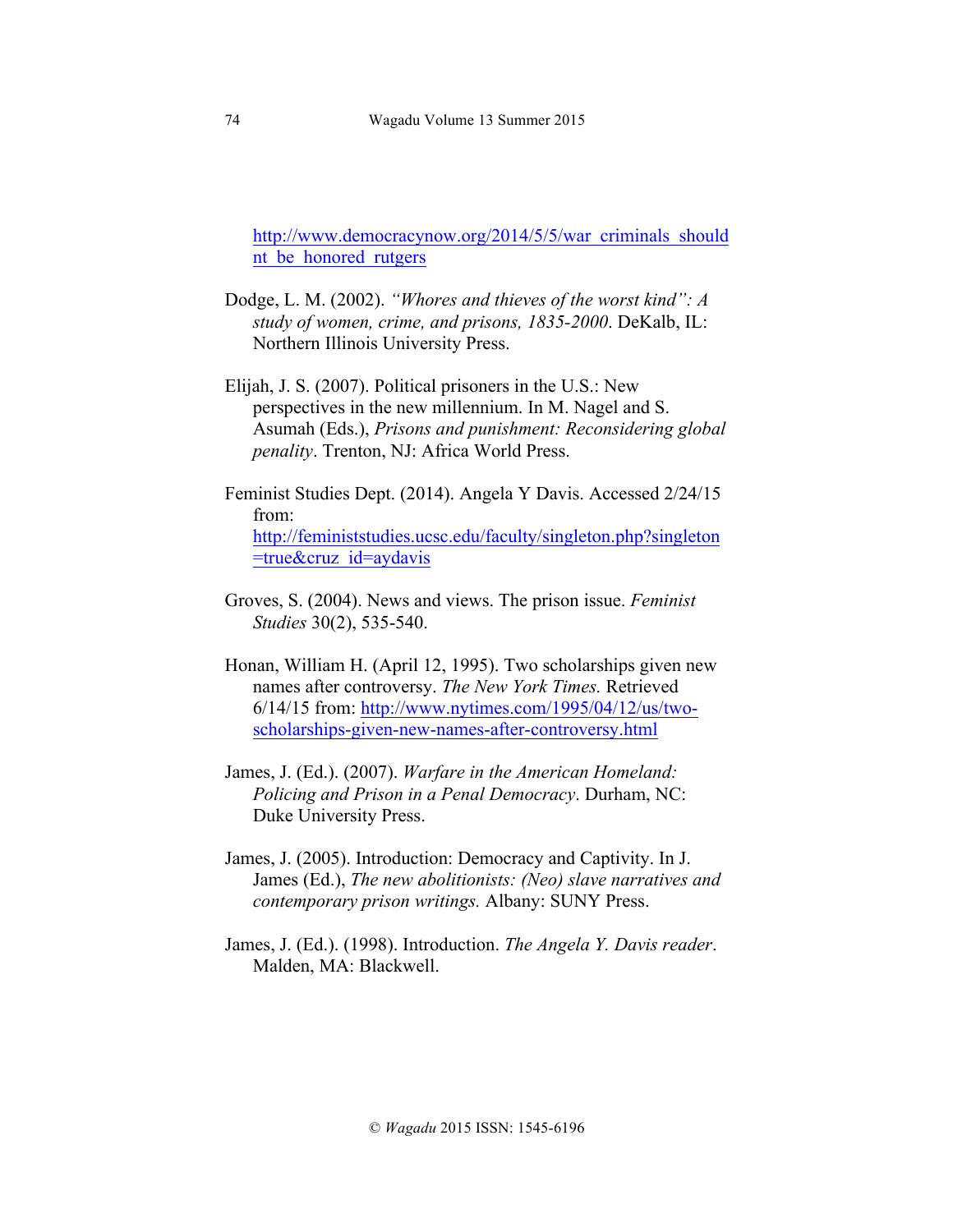- James, J. (1997). *Transcending the talented tenth: Black leaders and American intellectuals*. New York: Routledge.
- James, J. (1999). *Shadowboxing: Representations of black feminism.* New York: St Martins Press.
- Johnson, P. (2003). *Inner lives: Voices of African American women*. New York: New York University Press.
- Jones, A.J. (December 23, 2014). Cuba won't let FBI or Christie have Assata Shakur back. *The Intercept*. Accessed 12/28/14 from: https://firstlook.org/theintercept/2014/12/23/fbisdesperate-pursuit-assata-shakur-continues-u-s-cuba-talks/
- Kaplan, A. (2012). Dreaming in French: On Angela Davis. *The Nation*. Accessed 3/12/15 from: http://www.thenation.com/article/166784/dreaming-frenchangela-davis
- Kautzer, C. and E. Mendieta. (2004). Law and resistance in the prisons of empire: An interview with Angela Y. Davis. *Peace Review* 16(3), 339-347.
- Kelley, R. (2012). Foreword. In A.Y. Davis, *The meaning of freedom: And other difficult dialogues.* San Francisco: City Light Books.
- Kurshan, N. (1996). Behind the walls: The history and current reality of women's imprisonment. In E. Rosenblatt (Ed.) *Criminal injustice: Confronting the prison crisis.* Boston: South End Press.
- Law, V. (2012). *Resistance behind bars*, 2<sup>nd</sup> ed. Oakland: PM Press.
- Mandela, N.R. (1995). *Long Road to Freedom*. Back Bay Books.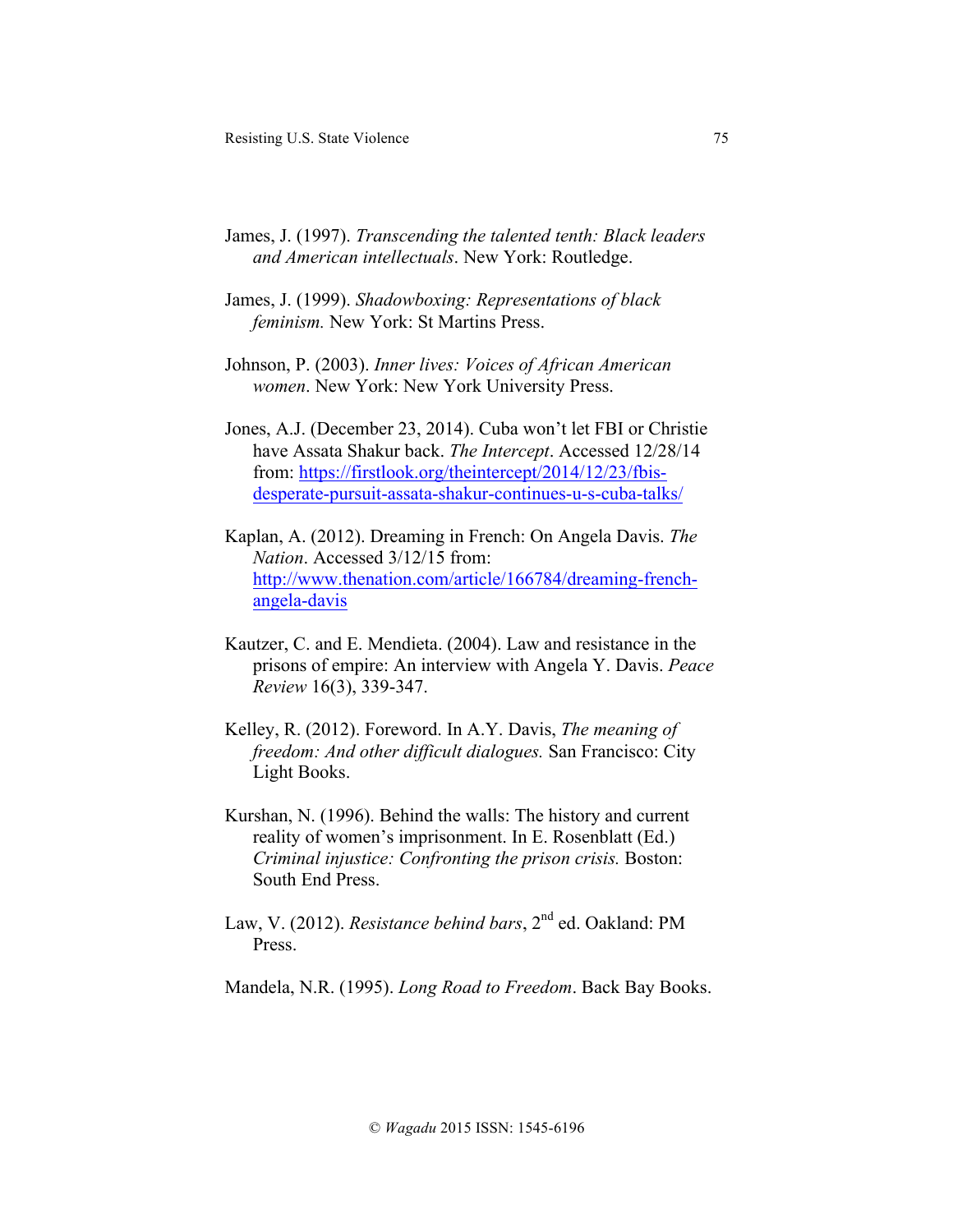- Maloney, C. (2014). Condoleezza Rice. *Encyclopedia of Alabama*. Accessed 3/12/15 from: http://www.encyclopediaofalabama.org/article/h-2541
- McDuffie, E. (2012). *Sojourning for freedom: Black women, American communism, and the making of black left feminism.* Durham, NC: Duke University Press.
- Moussaoui, R. (May 1, 2013). Angela Davis: The Iconic "Sweet Black Angel" at l'Humanité. *TruthOut*. Accessed 3/14/15 from: http://www.truth-out.org/opinion/item/16105-angela-davis-theiconic-sweet-black-angel-at-lhumanite
- Nagel, M. (2013). Review essay of eight books on imprisoned women. In *Wagadu*, Vol. 11. Wagadu.org
- Nagel, M. (2008). Prisons as diasporic sites: Liberatory voices from the diaspora of confinement. *Journal of Social Advocacy and Systems Change*, 1, March,1-31.
- Nagel, M. (2007). Witness to injustice. Special Issue: Scholar's symposium: The work of Angela Y. Davis, *Journal of Human Studies*, 30, 281-90.
- Neumann, C. (2008). Angela Davis. *Encyclopedia of Alabama*. Accessed 3/11/15 from: http://www.encyclopediaofalabama.org/article/h-1427
- Nixon, R. (1991). Mandela, messianism, and the media. *Transition*, 41, 42-55.
- Shakur, A. (2010). Assata: Exile since 1979. Hands off Assata campaign. Accessed 12/28/14 from: http://www.assatashakur.com/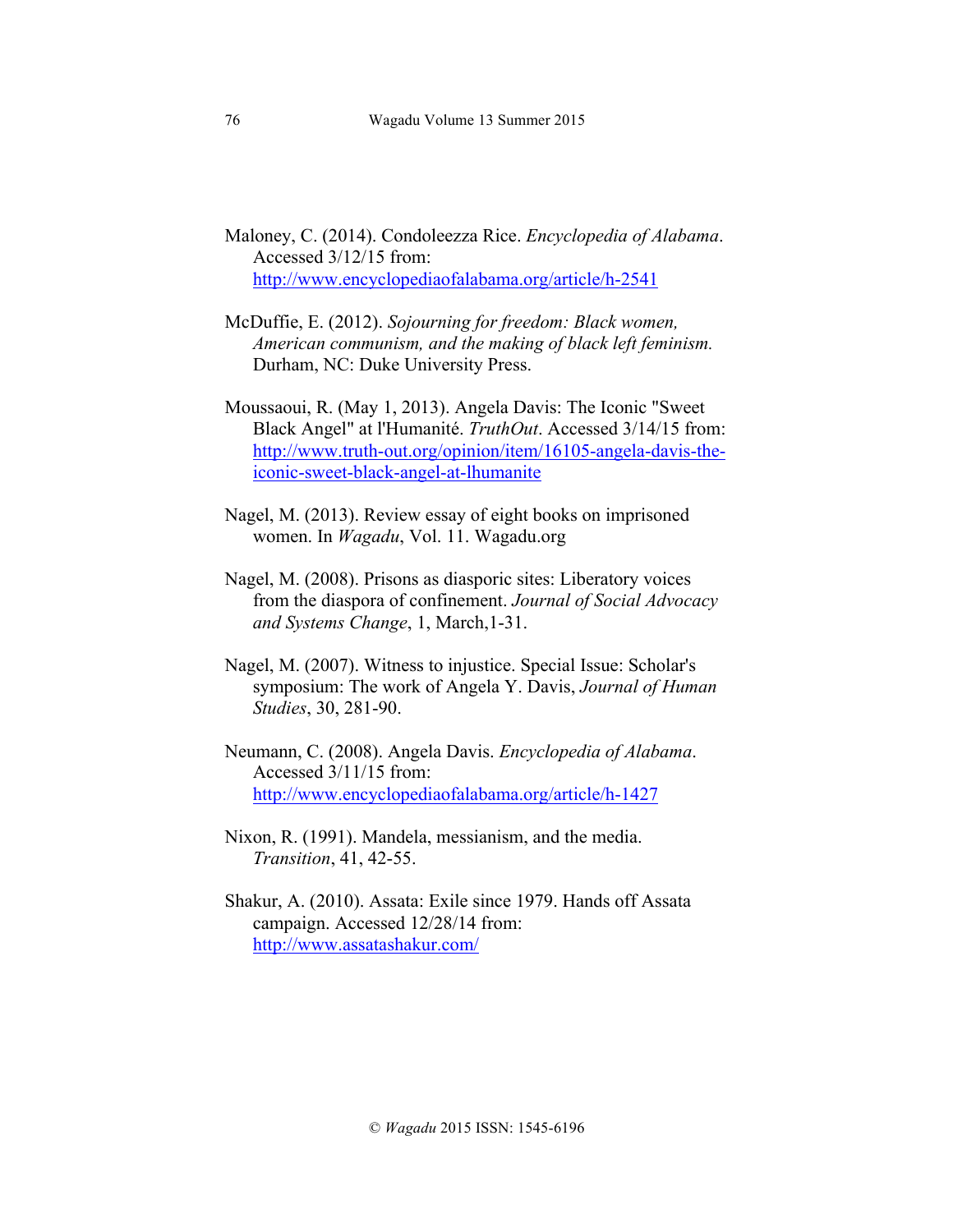- Shakur, A. (2009). *Assata: In her own words: I have advocated and I still advocate revolutionary change.* Stone Mountain, GA: Talking Drum Collective.
- Shakur, A. (2005). Women in prison: How we are. In J. James (Ed.), *The new abolitionists: (Neo) slave narratives and contemporary prison writings.* Albany: SUNY Press.
- Shakur, A. (1987). *Assata: An autobiography.* Chicago: Lawrence Hill Books.
- Shakur, A. (1973). To my people. *The Talking Drum*. Accessed 2/22/15 from: http://www.thetalkingdrum.com/tmp.html
- Ozemebhoya, E. D. (December 23, 2014). Assata Shakur's journey in her own words. *The Root*. Accessed 12/28/14 from: http://www.theroot.com/articles/culture/2014/12/assata\_shakur s journey in her own words.html?wpisrc=obinsite
- Wahad, D. B.; Shakur, A., & M. Abu-Jamal. (1993). *Still black, Still strong*: Survivors of the U.S. war against revolutionaries. Semiotext(e)
- Williams, E. (1993). *Inadmissible evidence: The story of the African-American trial lawyer who defended the Black Liberation Army*. Brooklyn, N.Y.: Lawrence Hill Books.
- Zed Books. (October 8,2014). Watch: Assata launch event at Black Cultural Archives. Accessed 12/28/14 from: http://zed-books.blogspot.co.uk/2014/10/watch-assata-launchevent-at-black.html